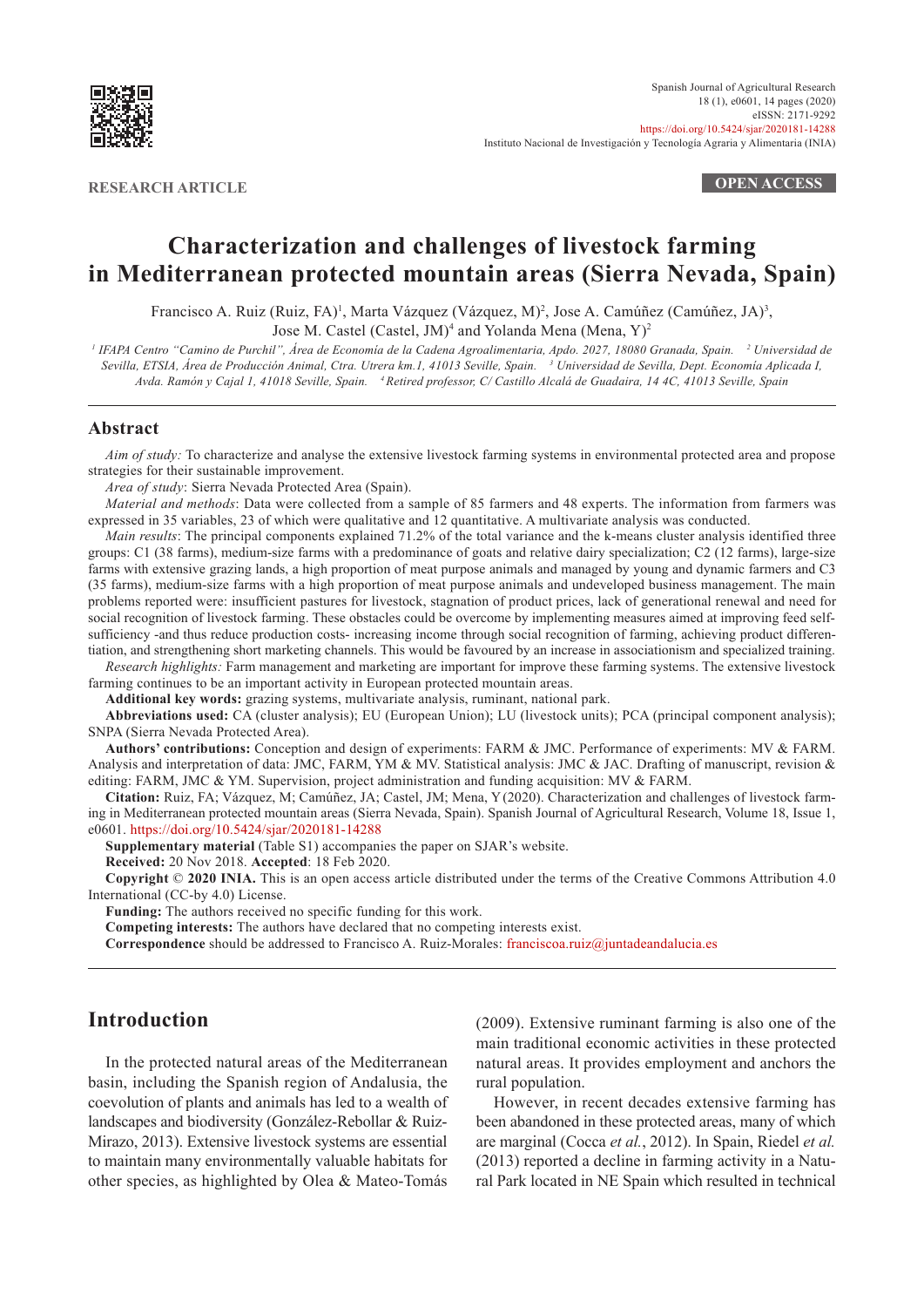changes in farm management and land use and reducing grazing periods. These changes can negatively affect the sustainability of such protected areas, not only economically and socially but from an environmental perspective too. In this sense, decreased grazing has degraded the environment through (i) loss of autochthonous breeds adapted to this feeding system (Hoffmann, 2011); (ii) shrub encroachment (Riedel *et al*., 2007; O'Rourke *et al.*, 2012); (iii) increase of wildfire hazards (Mena *et al.*, 2016); and (iv) significant changes in the composition and abundance of flora –biodiversity decreases with habitat homogenization (Blanco-Fontao *et al.*, 2011)– and loss of landscape heterogeneity (Newman *et al*., 2014). Thus, according to Riedel *et al.* (2013) further abandonment of farming and/or intensification should be prevented in these areas.

In Spain, around 13% of the area is protected by law under several landscape designations. Sierra Nevada Protected Area (hereinafter SNPA) in Andalusia is one of the protected mountain areas in Europe with the greatest biodiversity. Extensive livestock farming is a traditional activity in SNPA (MITECO, 2015) creating direct employment and enhancing the circular economy. It is also a fundamental pillar of the area's gastronomy and traditions and the presence of livestock attracts naturalist, gastronomic and photographic tourism. However, the autochthonous breeds and the farming systems in this protected area are in danger of disappearing (Horcada *et al.*, 2016). The main causes are the farms' low profitability, lack of generational renewal and insufficient differentiation of local products, whose high quality is not appreciated in the agri-food market. Mena *et al.* (2016) also reported that the accumulation of scrubland led to a greater risk of wildfires and Robles *et al.* (2016), in a study with transhumant livestock in SNPA, showed that non-grazing increased biomass but tended to decrease biodiversity, especially of small grasses.

In order to avoid the decline of extensive livestock farming, the European Union (EU) Common Agricultural Policy established several agri-environmental support programmes that focused on the more marginal and protected lands, such as mountain areas (Beaufoy & Marsden, 2011). However, these agri-environmental programmes have failed to maintain activity in the areas for which they were set up (Gardner *et al*., 2009), nor have they generated significant environmental improvement (Jones *et al.,* 2016). Different approaches are needed to describe the livestock production systems correctly on a local scale in order to propose alternatives or strategies to improve their management (Morgan-Davies *et al.,* 2014).

The purpose of this work was to characterize and analyse the extensive livestock farming systems in SNPA and propose strategies for improving them in a sustainable manner.

### **Material and methods**

#### **Study area**

The study area is situated  $37^{\circ}20' - 36^{\circ}56'$  latitude N and  $3^{\circ}35' - 2^{\circ}40'$  longitude W, in the region of Andalusia (Spain), covering 172,238 ha (86,355 ha of Natural Park and 85,883 ha of National Park), at altitudes between 3,479 and 300 metres.

The climate is predominantly Mediterranean, although being a high mountain area it also has characteristics of a cold continental climate or Dsc according to the Köppen classification (Kottek *et al*., 2006). The SNPA contains 5 of the 6 bioclimatic belts existing in the Mediterranean region (MITECO, 2017).

The flora comprises more than 2,100 phanerogams with almost 65 endemic taxa. There are approximately 200 species of vertebrates (123 birds, 43 mammals, 20 reptiles, 7 amphibians and 6 fish) and over 15,000 species of invertebrates, 300 of which have been identified as endemic species. Such characteristics make SNPA a plant and animal diversity hotspot in the Mediterranean area (MITECO, 2015).

The area, approximately 60% of which is public property, enjoys several forms of environmental protection: Biosphere Reserve, Natural Park, National Park, Special Protection Area (SPA) of the EU Birds directive, and Site of Community Importance (SCI).

Different ruminant species are raised on the farms located in the SNPA: cattle, sheep and goats. The predominant sheep breed is *Segureña*, but it is crossed with *Castellana* and *Merina*. Goat breeds include *Murciano-Granadina* and *Malagueña* (both dairy breeds), generally crossed with *Blanca Andaluza* or *Celtibérica* (both meat purpose). Cattle crosses are common, although the *Pajuna* breed is frequent as well as other, more selected, non-autochthonous breeds such as *Limousin, Charolais* and *Avileña*. All three ruminant species are raised for meat but goats are also raised for milk or mixed-purpose production.

In SNPA animals normally graze natural pastures of herbaceous and shrub species. At the end of spring, animals usually move from the valleys up to the summits (1500-3000 metres) seeking natural pastures with a high ecological value (short transhumance). An example of these pastures in SNPA is the "Borreguiles". They are small (less than one hectare), humid, high mountain pastures associated with snowmelt. The wide herbaceous diversity hosts many endemic and unique species. They are rich in organic matter, increasing soil fertility (Robles *et al*., 2016). In autumn the animals go down to the valleys (500-1000 m) where they spend winter and spring. Although feeding management is based on grazing, most of the animals receive a daily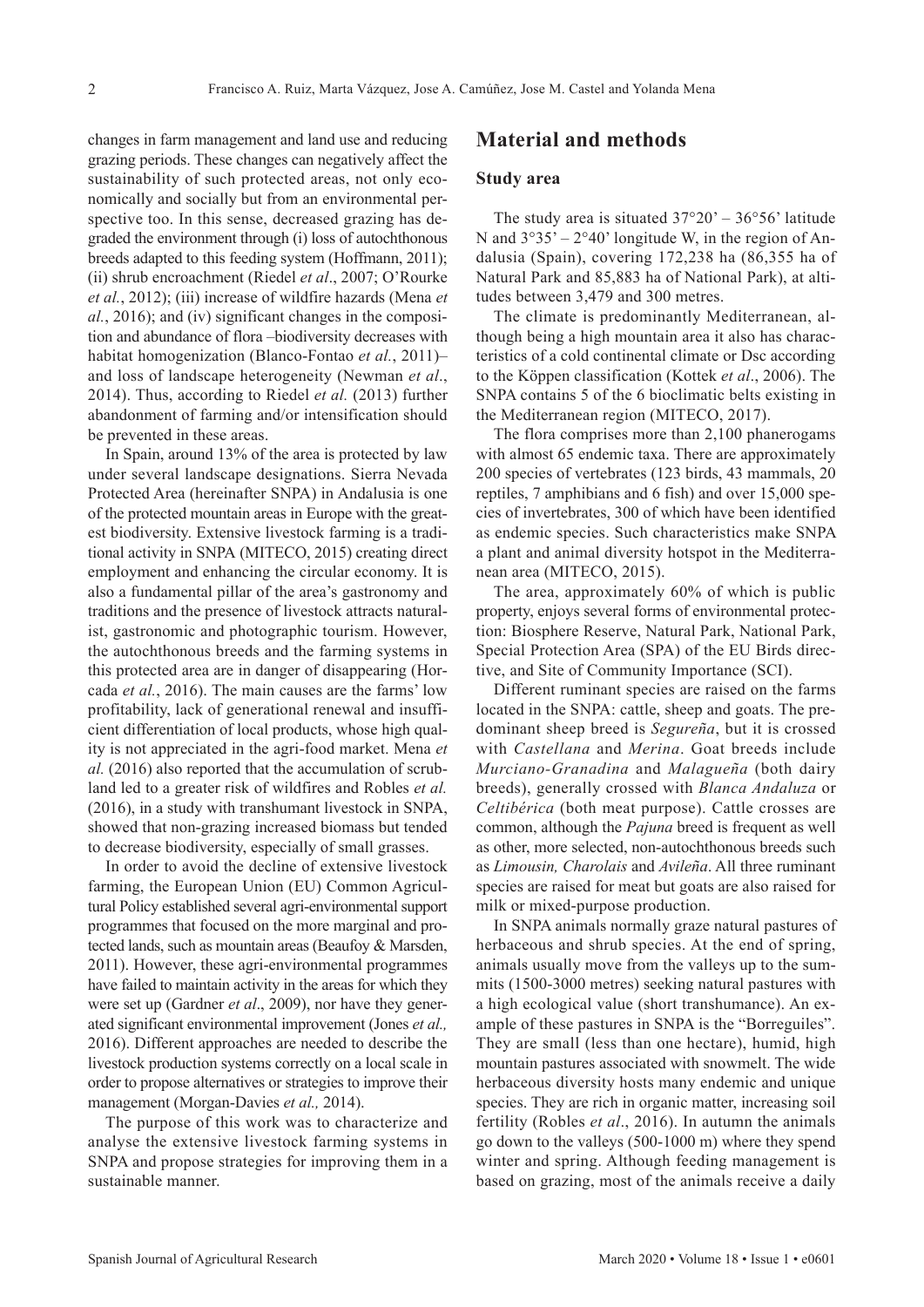supplement of concentrate feed during lactation. The animals graze on both private and public land owned by the municipality or the SNPA itself.

#### **Selection of farms, data collection and multivariate analysis**

Data were collected in 2013 from a sample of 85 farms representing approximately 23% of the farms in the socioeconomic catchment area of SNPA. They were chosen randomly for the sample, based on the official census of livestock farms (CAPMA, 2012).

A questionnaire was designed for farmers to answer through personal interviews conducted on site. The questions were grouped in the following categories: Farmer and farm data, Farmer's activities, Land for livestock, Herd characteristics, Reproduction management, Feeding management and Farm trends (the complete questionnaire is included in Table S1 [suppl]).

The questionnaire provided 35 variables. There were 23 qualitative variables, with 2 options (18 variables), 3 options (4 variables) and 4 options (1 variable), and 12 quantitative variables. The qualitative variables were expressed as percentages and each option was converted into binary  $(0, 1)$ .

A two-step multivariate analysis was conducted: a principal component analysis (PCA) and a cluster analysis (CA) (Hair *et al.*, 1998). The purpose of the PCA was to reduce the number of variables and thus the dimensions of the problem (Lesschen *et al.*, 2005; Ruiz *et al.*, 2008). Since the variables in this study were qualitative and quantitative, an optimal scaling analysis was used as PCA (Hair *et al.*, 1998; Madry *et al.*, 2013).

Before performing the multivariate analysis, the number of variables was reduced and those with a low coefficient of variation (< 50%) were excluded because of their low discriminatory capacity (Hair *et al.*, 1998). The correlated variables were also excluded as the authors considered them to be more important for defining the production system (Lesschen *et al*., 2005). Of the 35 variables used in the study, 26 were discarded. The first 3 were eliminated because they had a low coefficient of variation (Farmer's age, Continuous grazing and Supplementing with concentrates) and the other 23 were eliminated because they were correlated with the most important variables. The remaining 9 were: Production purpose, Predominant animal species, Hay supplementation, Total land area, Public land, Transhumance, Number of livestock units (LU), Cropland and Farmer's occupation. In order for the Principal Components (PCs) to be sufficiently representative of the set of variables, eigenvalues had to be greater than 1 (Ruiz *et al.*, 2008).

At first, the optimal scaling analysis was carried out with the 9 variables that remained after the reduction process but two were discarded (Farmer's occupation and Cropland) because they introduced "noise" in the estimation of the parameters linked to the most interesting variables for the study, and once they disappeared, the goodness of fit increased. PCs were obtained by discriminating and explaining the maximum variance following the criterion of eigenvalues being greater than one (Hair *et al.*, 1998).

After the PCA, the farms were classified by k-means CA according to the PCs obtained (Hair *et al.*, 1998; Lesschen *et al.*, 2005; Castel *et al.*, 2011). The authors were very well acquainted with this livestock system and considered that the k-means CA was more suitable than the hierarchical analysis (Madry *et al.*, 2013), which was also conducted but the results have not been included. The hierarchical analysis confirmed the result of the k-means.

Once the different clusters were obtained, they could be described and then compared using one-way ANOVA for each of the original quantitative variables. With this process the multivariate analysis was confirmed (Madry *et al.,* 2013). For each qualitative variable (binary), a Chi-square test was performed. A Student's T test was done to determine the direction of the dependency relationships with the clusters and to obtain the standard errors. When the qualitative variables had more than two options, each option was transformed into binary (0, 1) and the Student's T test was conducted.

In relation to the post hoc analysis, for the quantitative variables the Least Significant Difference, Bonferroni and Tukey tests were performed when variances were homogeneous. If they were not homogeneous the Tanhane and Games-Howell T2 tests were performed. All statistical analyses were carried out with the IBM SPSS Statistics 20 statistical package, Chicago.

### **Prioritization of problems and development of improvement strategies**

In the first phase, a group of 10 experts (technicians, farmers and managers from the protected area) drew up a list of problems and potential solutions related to the existing livestock systems in Sierra Nevada. In the second phase, four working groups were organized, one for each agricultural region in SNPA, with 43 prominent livestock farmers and 48 experts (technicians, veterinarians, agricultural and forestry engineers, etc.), both from SNPA. Four 5-hour sessions were organized where the situation of livestock farming in SNPA was presented describing the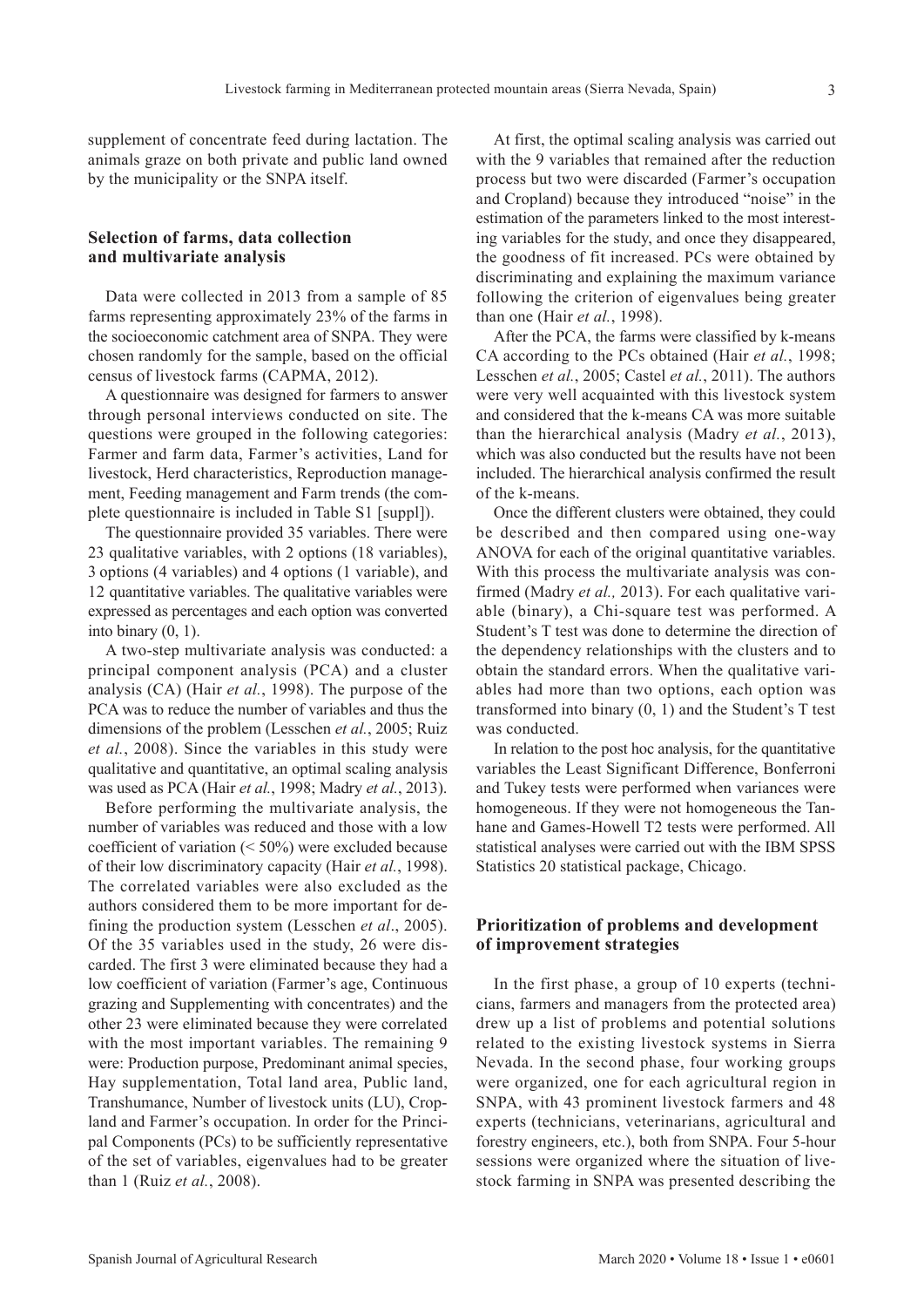main problems identified and possible solutions. Later, these working groups classified the five main problems and corresponding solutions which could be scored on a scale from 1 to 6 (1, very important; 6, unimportant). The objective was to prioritize problems and solutions.

## **Results**

#### **Results obtained from the principal component analysis**

Three PCs were obtained from the optimal scaling analysis. PC1 was named *Farm size* and included Total land area, Public land and Number of LU (livestock units); PC2 was named *Productive orientation* and included

Production purpose and Predominant animal species; and PC3 was named *Feeding management* and included Hay supplementation and Transhumance. The weight (eigenvectors) of each of the three PCs is shown in Table 1. The proportion of explained variance for each PC is also shown in Table 1; the total explained variance is 71.2%.

### **Retained clusters and identified livestock farming systems**

The k-means cluster analysis provided three groups with perfectly distanced centroids, grouping farms with clear common characteristics in each cluster (Fig. 1). The descriptive characteristics of the main variables are presented in Tables 2-3, together with the results obtained in each of the clusters.

**Table 1.** Principal component analysis. Eigenvalues, eigenvectors and proportion of explained variance for each dimension, obtained from the optimal scaling analysis

|                               | <b>Dimension</b> |                               |                                |  |
|-------------------------------|------------------|-------------------------------|--------------------------------|--|
|                               | <b>Farm size</b> | <b>Production orientation</b> | 3<br><b>Feeding management</b> |  |
| Eigenvalues                   |                  |                               |                                |  |
| Production purpose            | $-0.563$         | 0.759                         | $-0.061$                       |  |
| Predominant animal species    | $-0.584$         | 0.742                         | 0.095                          |  |
| Hay supplementation           | $-0.285$         | $-0.150$                      | 0.638                          |  |
| Total land area               | 0.782            | 0.341                         | 0.280                          |  |
| Public land                   | 0.672            | 0.451                         | 0.375                          |  |
| Transhumance                  | $-0.246$         | $-0.196$                      | 0.694                          |  |
| Number of LU                  | 0.588            | 0.341                         | $-0.166$                       |  |
| Eigenvectors of the PCs       | 2.209            | 1.623                         | 1.148                          |  |
| Proportion of variance $(\%)$ | 31.6             | 23.2                          | 6.4                            |  |

LU: livestock units. PCs: principal components. Eigenvalues in bold correspond to the variables assigned to each principal component.



Figure 1. Clustered farms plotted according to the principal components 1-2 and 1-3 and centroids.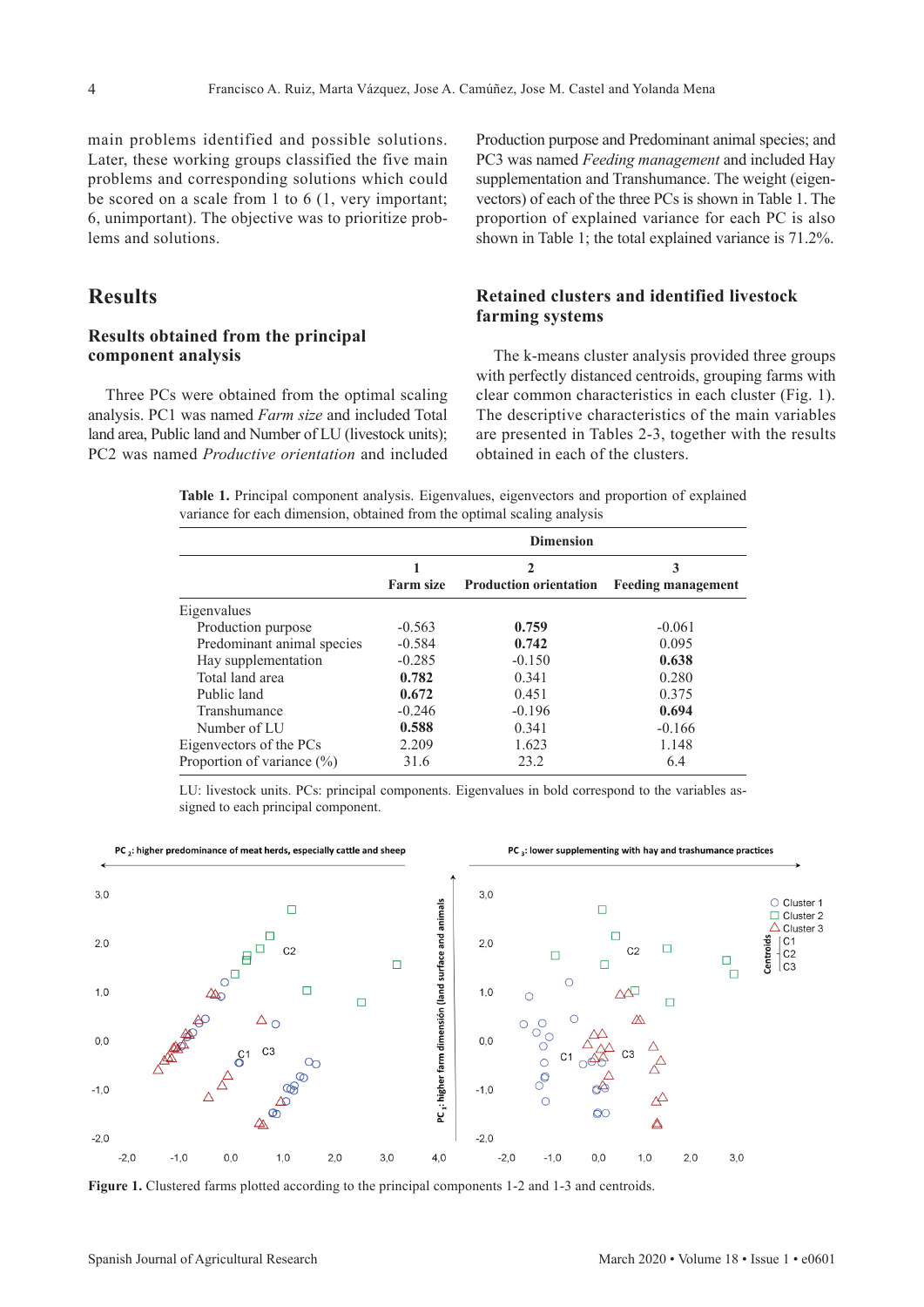|  |  |  |  | Table 2. Land and herd variables (means and standard error). |  |  |  |  |  |
|--|--|--|--|--------------------------------------------------------------|--|--|--|--|--|
|--|--|--|--|--------------------------------------------------------------|--|--|--|--|--|

| <b>Variables</b>                      | <b>Total</b><br>$(n = 85)$ | <b>Cluster 1</b><br>$(n = 38)$ | <b>Cluster 2</b><br>$(n = 12)$ | Cluster 3<br>$(n = 35)$    |
|---------------------------------------|----------------------------|--------------------------------|--------------------------------|----------------------------|
| Total land for livestock (ha) ***     | $429 \pm 65.0$             | $226 \pm 40.0^{\mathrm{b}}$    | $1,541 \pm 215.7^{\circ}$      | $268 \pm 61.1^b$           |
| Farmer's own land (ha)                | $58 \pm 25.1$              | $27 \pm 12.1$                  | $17 \pm 9.1$                   | $104 \pm 59.2$             |
| Proportion of own land $(\%)$ *       | $18 \pm 3.3$               | $17 \pm 4.4^{\rm ab}$          | $2 \pm 1.0^b$                  | $25 \pm 6.2^{\circ}$       |
| Rented land (ha) **                   | $123 \pm 33.8$             | $108 \pm 34.1^b$               | $379 \pm 199.4^{\text{a}}$     | $50 \pm 15.3^b$            |
| Public land (ha) ***                  | $249 \pm 53.1$             | $90 \pm 19.3^b$                | $1,145 \pm 242.9^{\circ}$      | $113 \pm 22.6^b$           |
| Cropland (ha)                         | $5 \pm 1.0$                | $4 \pm 1.2$                    | $7 \pm 5.0$                    | $4 \pm 1.1$                |
| Cropland for cereals $(\% )$          | $33 \pm 5.1$               | $42 \pm 8.1$                   | $25 \pm 13.1$                  | $26 \pm 7.5$               |
| Cropland for grazing $(\%)$           | $28 \pm 5.0$               | $24 \pm 7.0$                   | $25 \pm 13.1$                  | $34 \pm 8.1$               |
| Cropland for hay $(\%)$ **            | $21 \pm 4.5$               | $37 \pm 8.0^{\circ}$           | $8 \pm 8.0^b$                  | $9 \pm 4.8^b$              |
| Use of stubble own or other $(\%)$    | $16 \pm 4.0$               | $24 \pm 7.0$                   | $8 \pm 8.0$                    | $11 \pm 5.5$               |
| Prevalent species $(\% )$             |                            |                                |                                |                            |
| Cattle                                | $34 \pm 5.2$               | $29 \pm 7.5$                   | $50 \pm 15.1$                  | $34 \pm 8.1$               |
| Sheep                                 | $32 \pm 5.1$               | $24 \pm 7.0$                   | $25 \pm 13.1$                  | $43 \pm 8.5$               |
| Goats *                               | $34 \pm 5.2$               | $47 \pm 8.2^{\text{a}}$        | $25 \pm 13.1^{ab}$             | $23 \pm 7.2^b$             |
| Only one species $(\% )$              |                            |                                |                                |                            |
| Cattle                                | $32 \pm 5.1$               | $26 \pm 7.2$                   | $50 \pm 15.1$                  | $31 \pm 8.0$               |
| Sheep                                 | $15 \pm 3.9$               | $16 \pm 6.0$                   | $8 \pm 8.0$                    | $17 \pm 6.5$               |
| Goats *                               | $22 \pm 4.5$               | $37 \pm 7.9^{\circ}$           | $8 \pm 8.0^b$                  | $11 \pm 5.5^{\rm b}$       |
| Purpose $(\% )$                       |                            |                                |                                |                            |
| Meat ***                              | $72 \pm 4.9$               | $53 \pm 8.2^b$                 | $83 \pm 11.2^{ab}$             | $89 \pm 5.5^{\circ}$       |
| Dairy                                 | $9 \pm 3.2$                | $16 \pm 6.0$                   | $8 \pm 8.0$                    | $3 \pm 2.9$                |
| Mixed $*$                             | $19 \pm 4.3$               | $32 \pm 7.6^{\circ}$           | $8^b \pm 8.0^b$                | $9 \pm 4.8^{\rm b}$        |
| Farmer has changed breeds $(\%)^{**}$ | $11 \pm 3.6$               | $5 \pm 3.7^{\rm b}$            | $42 \pm 14.9^{\circ}$          | $7 \pm 4.8^{\rm b}$        |
| No. cattle $(\mathcal{Q})$ ***        | $29 \pm 5.8$               | $22 \pm 8.5^{\rm b}$           | $85 \pm 23.1^{\circ}$          | $17 \pm 4.6^b$             |
| No. sheep $(\mathcal{Q})$             | $131 \pm 22.9$             | $111 \pm 34.6$                 | $171 \pm 75.7$                 | $138 \pm 32.7$             |
| No. goats $(\mathcal{Q})$ *           | $110 \pm 18.1$             | $158 \pm 30.8^a$               | $93 \pm 49.1^{ab}$             | $64 \pm 20.7$ <sup>b</sup> |
| Total LU $(2)$ ***                    | $63 \pm 5.5$               | $60 \pm 8.1^b$                 | $122 \pm 18.7^{\circ}$         | $46 \pm 4.7^b$             |

a, b: Values with different letters on the same row were significantly different: \*: *p*<0.05, \*\*: *p*<0.01, \*\*\* *p*<0.001.

Livestock farming systems in the SNPA had some common characteristics which are described below. On average, farmers are fifty years old. Almost half of them work only with livestock and the rest also work in crop farming. The land used is mostly rented or public; 69% of the farms only raise one species and 72% of the farms work with meat-purpose breeds. Although cropland is limited (5 ha per farm on average), one third of the farmers usually grow cereals for sale. Around 80% of the farms have continuous grazing and a similar proportion use supplementation with concentrates. More than 80% of the farms sell animals to intermediaries and about 80% of the farms producing milk do not process it on the farm; 90% of the farmers are not members of a breed association.

Taking into account farm differences and according to the cluster analysis conducted, the groups have the following characteristics:

**—C1. Medium-size farms with a predominance of goats and relative dairy specialization (38 farms).** Cluster C1 is made up of medium-size farms, both in terms of number of head as well as in surface area, using rented and public land in similar propor-

tions; 50% of farms raise animals for meat and the other 50% for milk, to a greater or lesser extent; 79% of farms raise only one livestock species, goat in 37% of the cases, meaning a significant workload for the farmer (daily milking is required) and more investment in facilities. Most farms practise short transhumance. A large proportion of farmers (68%) use hay supplementation, produced on the farm in one third of the cases, illustrating the importance given to feed self-suficiency. Most parturitions take place in spring-summer; 75% of farmers intend to continue their farming activity.

**—C2. Large-size farms with extensive grazing lands, a high proportion of meat purpose animals and run by young and dynamic farmers (12 farms).**  Cluster C2 is made up of large-size farms, in terms of number of head and surface area, and they mainly use public lands. Most farms raise animals for meat and in 66% of cases they raise one species, mainly cattle, and 8% of the farms work only with goats. The majority of farms practise short transhumance but a third of them practise long-transhumance. Most farms supplement with externally-sourced hay. Parturitions take place mainly in winter. Farmers' average age is 40 years, and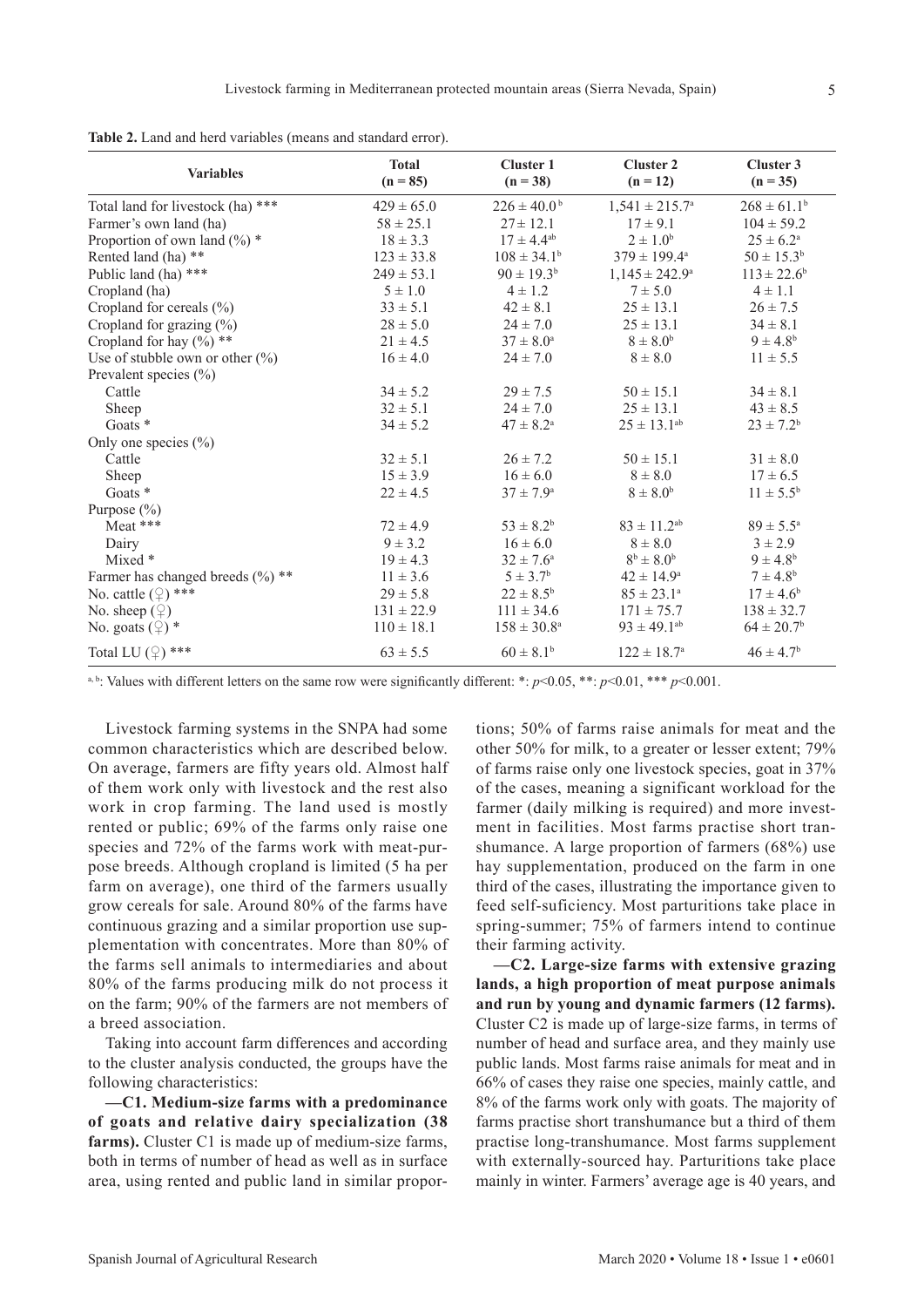| <b>Variables</b>                                                 | total<br>$(n=85)$ | cluster 1<br>$(n = 38)$    | cluster 2<br>$(n = 12)$ | cluster 3<br>$(n = 35)$ |
|------------------------------------------------------------------|-------------------|----------------------------|-------------------------|-------------------------|
| Stocking rate (LU ha $^{\wedge}$ -1)*                            | $0.6 \pm 0.10$    | $0.8 \pm 0.19^{\rm a}$     | $0.1 \pm 0.03^b$        | $0.5 \pm 0.13^{ab}$     |
| Continuous grazing $(\%)$                                        | $84 \pm 4.1$      | $78 \pm 7.0$               | $83 \pm 11.2$           | $91 \pm 4.9$            |
| Hay supplementation $(\%)$ ***                                   | $45 \pm 5.4$      | $68 \pm 7.6^{\circ}$       | $58 \pm 14.9^{\circ}$   | $14 \pm 6.0^b$          |
| Concentrates supplementation $(\%)$                              | $84 \pm 4.0$      | $84 \pm 6.0$               | $67 \pm 14.2$           | $89 \pm 5.5$            |
| Transhumance long or short) $(\%)$ ***                           | $68 \pm 5.1$      | $89 \pm 5.0^{\circ}$       | $83 \pm 11.2^{\circ}$   | $40 \pm 8.4^b$          |
| Long transhumance (%) **                                         | $9 \pm 3.2$       | $8 \pm 4.4^b$              | $33 \pm 14.2^{\circ}$   | $3 \pm 2.9^b$           |
| Short transhumance $(\%)$ ***                                    | $64 \pm 5.3$      | $87 \pm 5.6^{\circ}$       | $58 \pm 14.9^{ab}$      | $40 \pm 8.4^{\rm b}$    |
| Continuous mating $(\%)$ **                                      | $70 \pm 5.0$      | $55 \pm 8.2^b$             | $67 \pm 14.2^{ab}$      | $88 \pm 5.6^{\circ}$    |
| Parturitions (%)                                                 |                   |                            |                         |                         |
| Spring-Summer                                                    | $48 \pm 5.8$      | $49 \pm 8.6$               | $22 \pm 14.7$           | $55 \pm 9.1$            |
| <b>Autumn</b>                                                    | $29 \pm 5.3$      | $29 \pm 7.7$               | $22 \pm 14.7$           | $32 \pm 8.5$            |
| Winter *                                                         | $23 \pm 4.9$      | $23 \pm 7.2$ <sup>ab</sup> | $56 \pm 17.6^{\circ}$   | $13 \pm 6.1^b$          |
| Age of farmer (years) $*$                                        | $48 \pm 1.2$      | $49 \pm 1.6^{\circ}$       | $40 \pm 2.6^b$          | $50 \pm 1.9^{\circ}$    |
| Farmer's occupation (%)                                          |                   |                            |                         |                         |
| Only livestock                                                   | $46 \pm 5.4$      | $45 \pm 8.2$               | $42 \pm 14.9$           | $49 \pm 8.6$            |
| Crop farming                                                     | $38 \pm 5.3$      | $42 \pm 8.1$               | $33 \pm 14.2$           | $34 \pm 8.1$            |
| Construction                                                     | $6 \pm 2.6$       | $8 \pm 4.4$                | $8 \pm 8.0$             | $3 \pm 2.9$             |
| Other                                                            | $15 \pm 3.9$      | $8 \pm 4.4$                | $33 \pm 14.2$           | $17 \pm 6.5$            |
| Animals sold directly to abattoir $(\frac{9}{0})$ <sup>[1]</sup> | $10 \pm 3.5$      | $14 \pm 5.8$               | $18 \pm 12.2$           | $3 \pm 3.0$             |
| Milk to make craft cheese $(\frac{9}{0})^{[2]}$                  | $21 \pm 8.5$      | $17 \pm 9.0$               | $50 \pm 50.0$           | $25 \pm 25.0$           |
| Farmers belong to a breeders' association                        | $10 \pm 3.2$      | $5 \pm 3.7$                | $17 \pm 11.2$           | $12 \pm 5.6$            |
| $(\%)$                                                           |                   |                            |                         |                         |
| Changes in facilities $(\% )$                                    | $24 \pm 4.8$      | $26 \pm 7.2$               | $25 \pm 13.1$           | $21 \pm 7.7$            |
| Farm will continue $(\%)$ *                                      | $68 \pm 5.5$      | $75 \pm 7.3^{ab}$          | $92 \pm 8.3^{\circ}$    | $48 \pm 10.2^b$         |

**Table 3.** Management, sociological, marketing and farm trend variables means and standard error)**.**

[1] The other farmers sell the animals through intermediaries. There is no cooperative or association to sell animals. [2] Only for dairy purpose farms. The variable "Farmers fatten their weaned calves (%)" is not placed on the table because only one farmer from C2 answered affirmatively. a, b Values with different letters on the same row were significantly different: \*: *p*<0.05, \*\*: *p*<0.01, \*\*\* *p*<0.001.

for this reason this is the most dynamic and entrepreneurial group. The farmers surveyed have changed animal genetics and most of them intend to continue farming.

**—C3. Medium-size farms with a high proportion of meat purpose animals and undeveloped business management (35 farms).** Cluster C3 is made up of medium-size farms, in terms of number of head and surface area, and mainly use public lands. Although the proportion of lands owned by farmers is not high, it is much greater than in other groups (25%), favouring grazing on the farm. Only 50% practise short transhumance and no farmers practise long transhumance. Most farms raise animals for meat; 59% of the farms raise only one species meat-purpose sheep are the predominant species (goats make up 11%). Hay supplementation is used by only 14% of the farms in this group, and hay is sourced externally. Most parturitions take place in spring and summer. Only 50% of the farmers intend to continue with their activity, mainly because the the demand for lamb is scarce and poses serious marketing challenges. Moreover, the farmers in this group are more traditional and are unable or unwilling to modernize their farms.

### **Prioritization of problems and development of improvement strategies**

The results of the assessment made by the leading farmers and experts of the most important problems for the farms in SNPA and their solutions are presented in Table 4. The most noteworthy problem is related to the low prices for meat and milk. It is considered to be one of the underlying causes of the farms' lack of profitability. This is one reason why fewer young people wish to undertake livestock farming in the protected area (second most important problem). The third most important problem is the lack of social recognition of livestock farming. All three problems refer to socioeconomic aspects of farming in SNPA. The other two challenges are more directly related to livestock management in a protected area: lack of available pastures for livestock and restrictions of use.

As for the solutions proposed, the first two are directly related to improving profitability: product revalorization and differentiation and involvement in associations to strengthen marketing efforts. Availability of pastures and improvement of infrastructures (roads, facilities, water sources) are considered third in order of priority because they are related to the management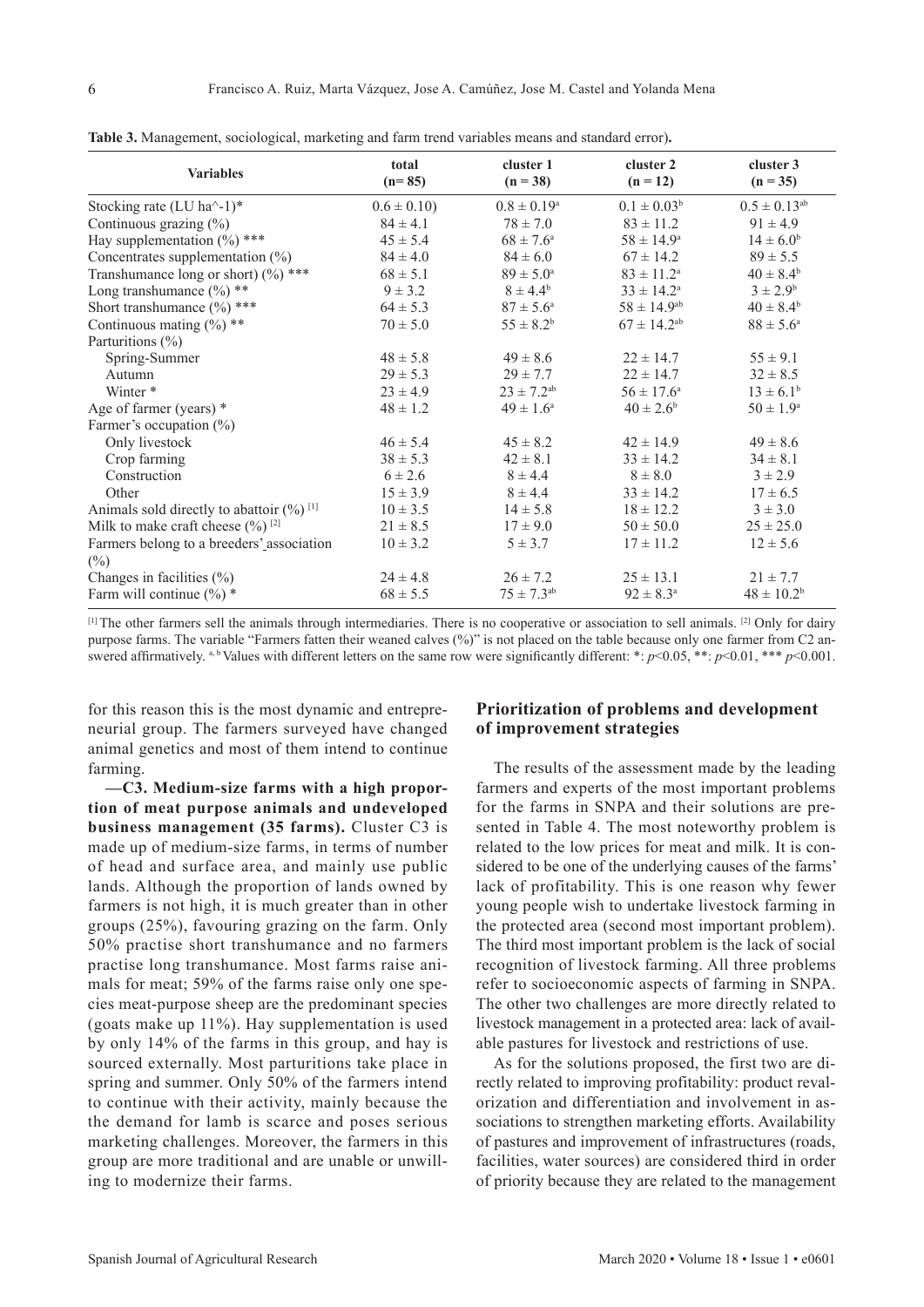| <b>Problems</b>                                                          | Value <sup>[1]</sup> |
|--------------------------------------------------------------------------|----------------------|
| Stagnation in sales prices for products meat and milk)                   | 17                   |
| Young people do not want to become livestock farmers                     | 2.8                  |
| Scarce social recognition of livestock farmers                           | 3.1                  |
| Lack of pastures for livestock                                           | 3.5                  |
| Restrictions of the National Park                                        | 3.8                  |
| <b>Solutions proposed</b>                                                |                      |
| Added value or differentiation of animal products from the National Park | 2.3                  |
| Encourage involvement in associations in the livestock farming sector    | 3.1                  |
| Improve availability of pastures and infrastructures                     | 3.2                  |
| Improve advisory services and specific training in the sector            | 3.5                  |
| Increase social recognition of extensive livestock farmers               | 4.1                  |

**Table 4.** Prioritization of problems and solutions by 43 livestock farmers and 48 experts in Sierra Nevada Protected Area (mean values).

[1] Range 1-6 in decreasing order of importance.

of the protected area. The fourth challenge is to improve technical advisory services related to grazing livestock management, such as specific training for farmers in pasture improvement, product processing, and marketing. The fifth priority is better social recognition for farmers, which can be achieved by disseminating information about the key role played by pastoral farming in the provision of ecosystem services.

## **Discussion**

The discussion is structured in two sections. The first section presents the main technical and socioeconomic aspects of the farms studied and the second proposes some improvement strategies.

### **Technical and socioeconomic aspects of the farms**

#### *Herd characteristics*

In general, livestock diversity has positive complementary effects on the use of resources, economic sustainability and biodiversity, as reported in other mountain areas of Europe (Bernués *et al.*, 2011; Rosa *et al.*, 2012; Zabel, 2019). In the present study, only 32% of the farms raise more than one species, perhaps because farmers own only small areas of land and tend to seek some degree of specialization to facilitate animal husbandry. The proportion of farms with two species reaches 40% only in C3, where livestock management is extensive and farmers own larger areas of land. In all 3 groups more than 25% of the farmers raise only cattle (50% in C2) and 37% raise only goats in C1. The proportion of farmers that raise only sheep is below

20% in all groups. This may be because in recent decades, meat sheep farming in Spain has moved from the mountain areas to the plains of the lowlands where production systems are intensified (García-Martínez *et al.*, 2009; Bernués *et al.,* 2011). However, in some mountain areas sheep are still a predominant species because they are adapted to the pastures (Salcedo & García-Trujillo, 2006; Martini *et al.*, 2014; Ruiz *et al.*, 2016). In C1, goats are the predominant species, and are generally milked, although the production system is more extensive than in other Spanish mountain areas where goats are clearly dairy purpose animals (Castel *et al.*, 2011; Mena *et al.*, 2017). As stated in the methodology, the study farm breeds are not autochthonous, but they are well adapted to grazing. In general, animals are crosses between different breeds.

In the last decades, more productive breeds have been introduced in 11% of the study farms for crossbreeding. This proportion is highest in C2 (42%). The main breeds that have been introduced are *Murciano-Granadina* goats and *Charolais* or *Limousin* cattle.

Regarding herd size, the average number of LU in the study area was similar to the conventional flocks of sheep and herds of goats in southern Spain (Mena *et al.*, 2016), the organic sheep flocks in southern Spain (Ruiz *et al.,* 2016) and the sheep flocks in the Pyrenees (northern Spain) (Bernués *et al.*, 2005). Other countries have a wide range of flock sizes, for example, in France between 28 and 192 LU (Peglion *et al.*, 2016). In the Pyrenees (northen Spain) cattle herds are even larger (between 70 and 280 LU farm^-1) (Bernués *et al*., 2005), as is the case with some herds of the *Avileña* cattle breed in the central part of Spain (between 91 and 171 LU farm^-1) (Martin-Collado *et al*., 2014). Likewise, the mixed herds of sheep and cattle studied by Gaspar *et al*. (2008) in open woodland agroecosystems of southeastern Spain (*Dehesas*) are large (159 LU).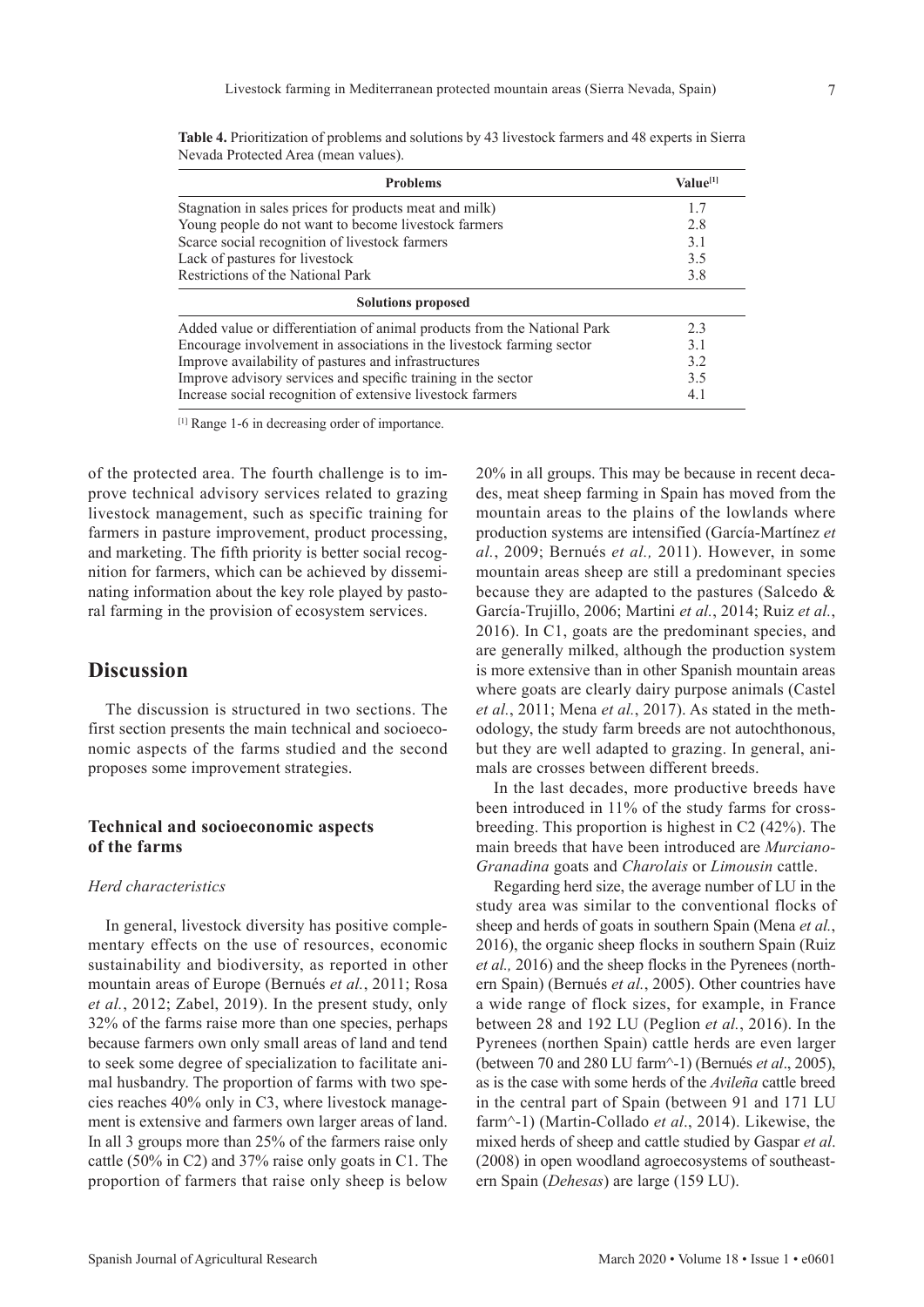Goats are the predominant species in C1, although in many farms there are also cattle and sheep. The mean herd size (60 LU) is slightly higher than in other mountain areas of southeastern Spain (Castel *et al*., 2011; Gaspar *et al*., 2011) and Greece (Arsenos *et al*., 2014). However, in the French mountain areas of the Rhône Alps and Midi-Pyrenees regions (southern France) the goat herds are smaller (less than 20 LU farm^-1) (Guinamard, 2015). This is because the production of *fermier* cheese is common in these areas and generates high added value.

#### *Reproduction management*

Concerning reproduction management, 70% of farms practise continuous mating, therefore parturitions are predominantly concentrated in spring-summer in sheep and goat farms (C3 and C1 respectively) and in winter where cattle are predominant (C2). Continuous mating is practised in 88% of farms in C3, 67% in C2 and 55% in C1. In other parts of Spain, the same reproductive management is practised; for example, in the *Dehesa* areas with cattle and sheep (Milán *et al.*, 2006). However, in the Pyrenees (northern Spain) this only takes place in 8% of sheep farms (Riedel *et al*., 2007).

Goats are the predominant species in C1 where the proportion of farms practising continuous mating is the lowest of the study (55%). However, this is high in comparison to the goat farms of other Spanish mountain zones where animals are specialized in milk production and kid towards the end of the autumn and have a longer milking period than the goats in this study (e.g. Castel *et al.*, 2011).

#### *Feeding management and grazing*

Grazing is continuous in 84% of the herds and in general the stocking rate is average (0.6 LU ha^-1), although it is lower in C2  $(0.1 \text{ LU ha}^{-1})$ . The extensive sheep systems of the Pyrenees mountains (northern Spain) (Bernués *et al*., 2005) and southern Spain (Salcedo & García-Trujillo, 2006; Ruiz *et al*., 2016) have a stocking rate similar to the study area average. In Spanish cattle herds, the average stocking rate is around 0.3 LU ha^-1 (Milan *et al.,* 2006; Martín-Collado *et al.,* 2014). In dairy goat systems of Spain, France and Italy, the stocking rate ranges from 0.1 to 0.3 LU ha^-1 (Ruiz *et al.*, 2009).

Due to the general intensification taking place in the livestock mountain systems in Europe (Battaglini *et al.*, 2014), there has been a reduction in grazing and therefore on-farm natural resources are partially substituted by off-farm inputs. In the study farms, some

concentrate is generally supplied in the lactation periods (84%). Hay is supplied when grass is scarce, namely in C1 and C2 during the non-transhumance period when herds stay on the farmer's own land (only 20 ha). In C3, with 104 ha of own land, hay is supplied by no more than 14% of the farms.

As in other grazing livestock areas of Spain (Mena *et al.,* 2016; Ruiz *et al.,* 2016), there is little cropland for animal feed (5 ha on average). The situation is the same in France where the cropland available for mountain livestock farming systems is between 3.5 and 8 ha (Peglion *et al.*, 2016). Only a third of the farmers grow cereals to be sold and an even smaller proportion of farmers grow crops for forage or hay (28% and 21% respectively).

Short-transhumance is an important feeding resource in all groups, as in other mountain livestock systems, for instance in the mountainous areas of northern Italy (Cornale *et al.*, 2014) or in dairy sheep farms in the Pyrenees (O'Rourke *et al.*, 2016), where short transhumance is practised. In addition, some traditional Spanish livestock farms, especially in the mountain areas, still practise long transhumance (Olea & Mateo-Tomás, 2009; Bernués *et al*., 2011), although this has been decreasing gradually in recent decades as in other areas of Europe (Galanopoulos *et al*., 2011; Daugstad *et al.*, 2014, Starrs, 2016). The environmental benefits of this practice are also noteworthy; transhumance allows lowland pastures to rest during the summer, favours biodiversity and reduces shrub encroachment.

However, not all groups can practise it or obtain the same benefits. Transhumance can be beneficial for the meat-purpose farms in C1 (50%) and for almost all the meat-purpose farms in C2 and C3. Nevertheless, in C3, where farmers' own land covers the largest area, transhumance is less important than in the other groups; in C2, where cattle is predominant and farmers are younger, long transhumance is relatively important. Regarding to the dairy farms in C1, they are better adapted to short transhumance, and reproduction should be programmed to keep milking requirements to a minimum in summer when the animals have to move to high mountain areas where milking infrastructures are not available.

#### *Socioeconomic aspects*

The main activity of the study farmers is livestock farming, and in almost half of the cases is the only activity. Crop farming is also important and other activities complement the family income, especially in group C2 (33% of cases), which includes the youngest farmers. However, these other activities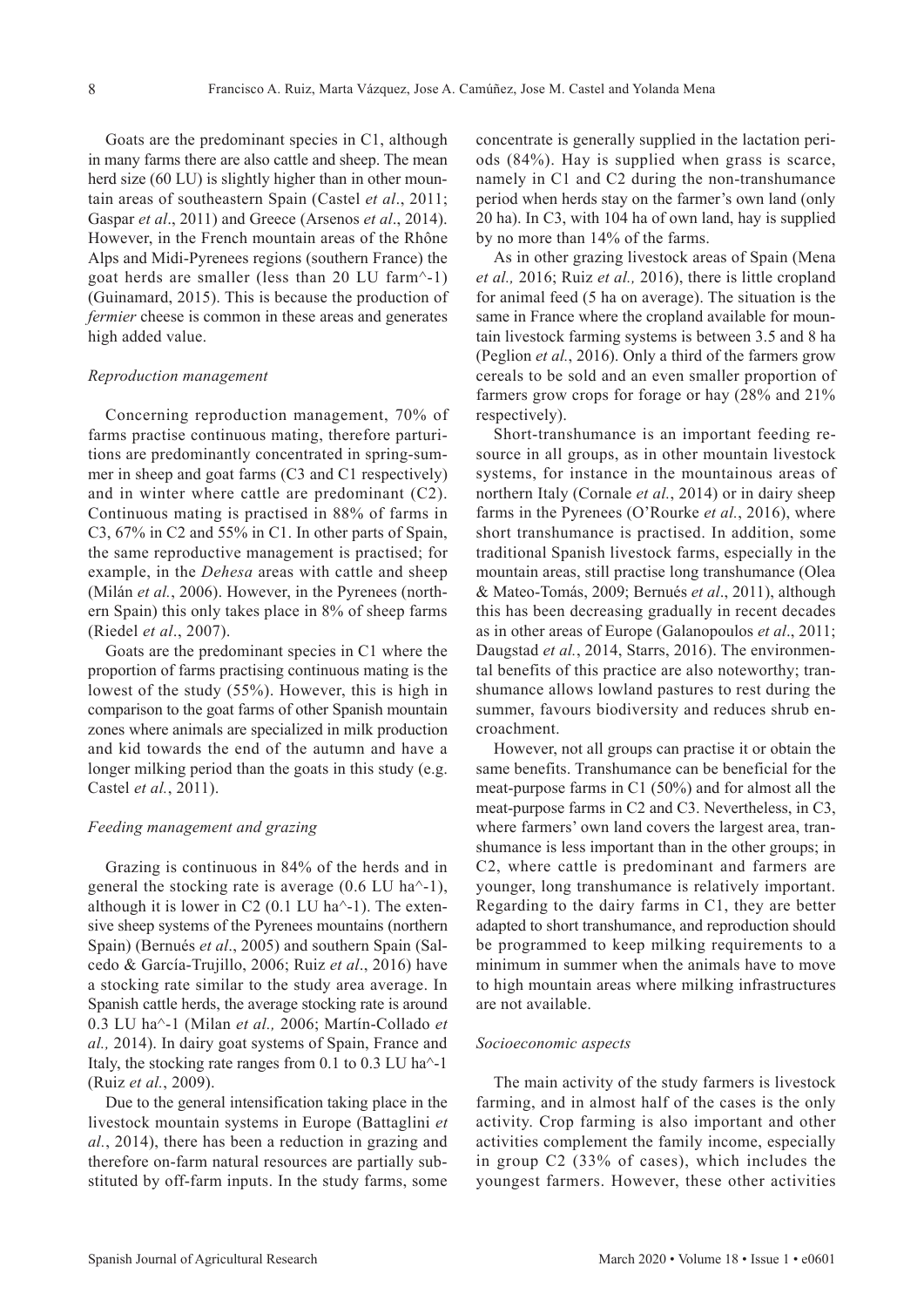could pose a threat and a loss of commitment from the farmers, who could eventually abandon the farm (Bernués *et al*., 2005).

Concerning the marketing of farm products, the animals in the study farms are always sold after weaning, except in only one case in C2, in which the calves are fattened on the farm. In almost all farms, animals are sold to intermediaries, especially in C3, as there are no cooperatives or associations to market the animals. This is common practice in many parts of Spain (Bernués *et al*., 2011).

As for milk production, in C1 many goat herds are milked and 17% of farmers with dairy purpose goat herds use the milk to make craft cheeses; this is a small proportion, but it should be taken into account that the majority of Spanish goat farmers sell whole raw milk to the commercial cheese industry instead of producing cheese themselves (Castel *et al*., 2010), unlike in other countries such as France where 20% of goat milk is used on the farm to make cheese (Idele, 2018).

The average age of farmers in *Sierra Nevada* is 48, slightly above that observed by Ruiz *et al*. (2011) for dairy goat and meat sheep farmers in Spain and by Martin-Collado *et al.* (2014) for extensive beef cattle farmers, and similar to the ages reported by Arsenos *et al*. (2014) in traditional goat farms in Greece or as reported by Riedel *et al*. (2007) for meat sheep farmers in Spain. The youngest farmers are in C2, where cattle are the predominant species, and most farmers share the view that the farm will continue in the future (92%). This perception is also strong in C1 (75%), where goats are predominant but less so in C3 (48%). The case of C3 is probably due to the relative predominance of sheep in this group (the number of cattle and goats is low); in the extensive sheep flocks of the protected area of Sierra de Guara (northern Spain), farm continuity is also a challenge (Riedel *et al*., 2007). Many meat-sheep systems in the Mediterranean are not economically profitable and face a very uncertain future with a high risk of further marginalization (Bernués *et al*., 2011). The lack of continuity of the farms is usually associated with low investment (Riedel *et al*., 2007) and the farmers in this study are reluctant to invest. Only 24% of the farmers have made changes in their facilities in the last decades. This is probably because most of the land used by livestock farmers in SNPA is rented or public.

### **Strategies for the improvement of systems**

Based on the characterization of the sector and considering the problems and solutions prioritized by farmers and experts, strategies and actions were presented to improve livestock farming in SNPA.

The constant price crises for products of animal origin is a common problem in Europe (Crescimanno *et al.,* 2014; Pulina *et al.*, 2018). Often the farmers are unable to cover the production costs with the sale of meat products and/or milk. This lack of profitability has a negative effect on generational replacement (Góngora *et al*., 2019). The solutions put forward by farmers and experts have been to diversify the products and to increase farmers' involvement in associations.

There is an increase in demand for craft goat cheeses (Raynal-Ljutovac *et al*., 2011; Ruiz *et al*., 2019) and there is also potential to set up new cheese-making facilities adapted to small-scale farming operations (FACE Net-work, 2017) through aids from the EU common agricultural policy. Thus, for dairy goat farms (mainly present in Cluster 1), the proposal is to increase local cheese-making and improve the marketing channels, preferably through a quality guarantee label and to create an association or cooperative. This marketing option is particularly interesting in this protected area as it is situated near highly populated towns and cities and two tourist areas, one on the Mediterranean coast and the other in *Sierra Nevada*, which is busy in the skiing season (López-i-Gelats *et al*., 2015; Alderighi *et al.*, 2016; Martin & Ferreira, 2017).

For beef cattle farmers (predominant in Cluster 2), one of the first considerations for diversification is to improve the autochthonous *Pajuna* breed in the protected area. The meat quality of this breed has already been evaluated (Horcada-Ibañez *et al.,* 2016) and there is growing demand for it in the SNPA catchment area (MITECO, 2019). There is also a quality symbol for the breed (*Marca Raza Autóctona*) supported by Spain's Ministry of Agriculture, to protect and promote animal products from these breeds and can be used to market *Pajuna* meat (MAPAMA, 2018).

Escribano *et al*. (2016) proposed an improvement of the productivity and economic performance of the farms in the 'dehesa' (SW Spain and Portugal) by adding value to the products sold, *i.e.* finishing more calves, developing new products and/or participating in marketing efforts. Finishing calves is an interesting option but more difficult to carry out in the SNPA, since both the quality and quantity of the pastures available for cattle is lower than the 'dehesa' pastures.

The greatest challenge, as in other European mountain areas, is the dispersal and size of the sector (Battaglini *et al.*, 2014; O'Rourke *et al.*, 2016), which makes it difficult to complete the whole value chain (rearing, slaughter and marketing), and the only option is to encourage farmers to form associations.

In all three clusters, collaboration among livestock and arable farmers in the area has been proposed to increase local hay production and thus increase farms'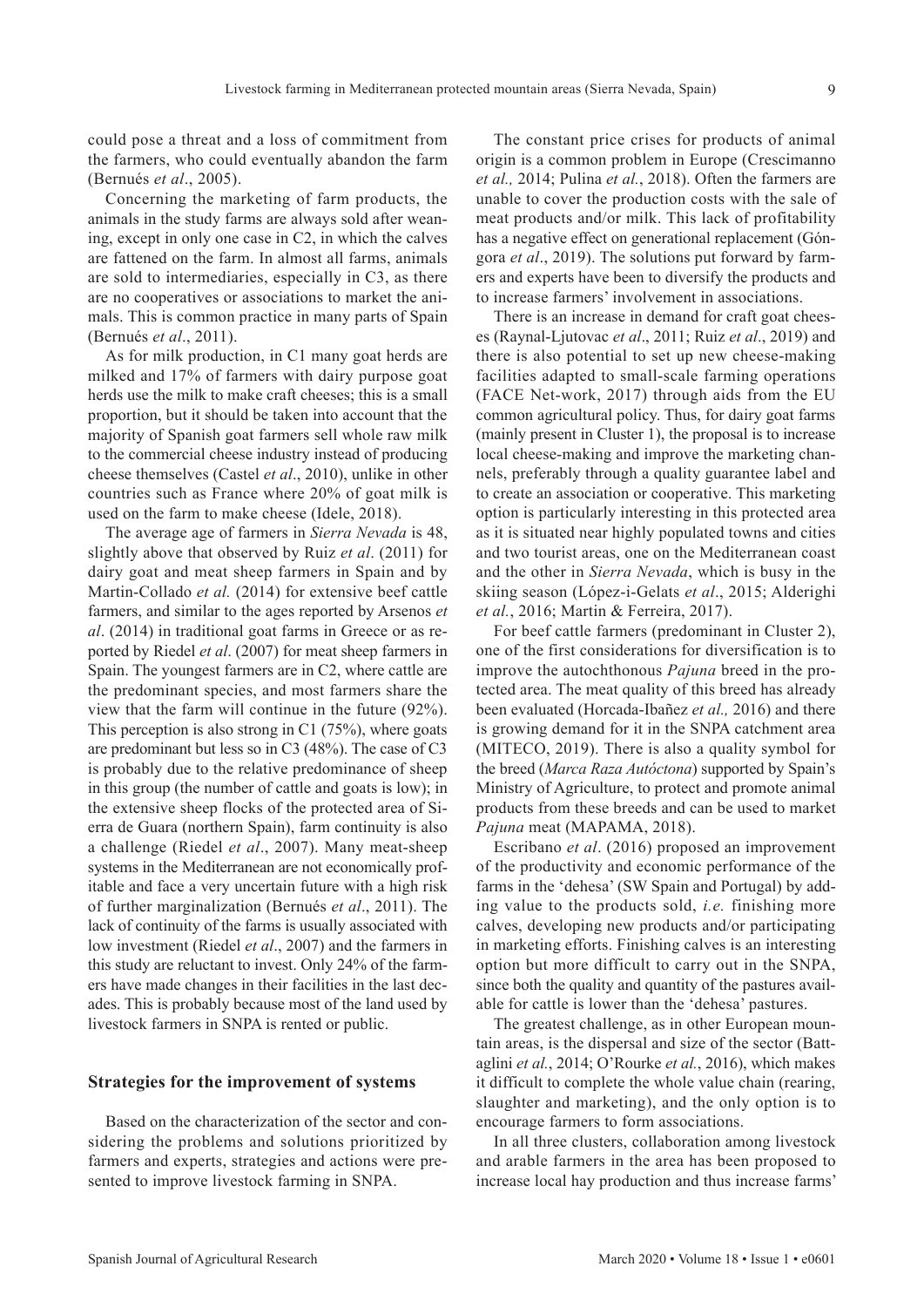feed self-sufficiency. Taking into account the limitations for growing crops in the mountain areas (Ruiz *et al.*, 2009), it may be more feasible to draw up collective agreements with local farmers to supply reasonably priced forage (Sulc & Franzluebbers, 2014). This collaboration could also encourage grazing on cropland, mainly olive groves (García Fuentes *et al.*, 2015), provided that it is controlled and causes no damage. This is especially interesting for sheep farmers, mainly present in Group 3, since sheep are better accepted by farmers who fear damage caused by livestock, especially goats.

In order for livestock farming to be sustainable and beneficial for the ecosystem, it is necessary to determine optimal stocking rates and grazing periods for managing these diverse rangelands. For farmers in Clusters 1 and 3, with medium-size herds and higher stocking rates, the lack of pastures to feed livestock is a big challenge. In these cases it would be important to improve availability of pastures and infrastructure, to avoid overgrazing in some areas (especially if the size of the herd increases to be more competitive) as well as the underutilization of areas less accessible or less adapted for livestock. Drinking points, shelters or fences may be beneficial and should be supported by the protected area management team. A strategy to overcome the lack of pastures is to manage reproduction so as to adapt the animals' greatest nutritional requirements to the season when most natural pasture is available (Castel *et al.*, 2011; Mena *et al.*, 2016). This involves control of the mating periods, especially in C3.

Short transhumance, even long transhumance in some cases, as well as mobile grazing are one of the best ways to use natural resources and manage the landscape (Manzano-Baena & Salgado-Herrera, 2018), is but, as observed by Daugstad *et al.* (2014), these practices are in decline. Aware of its importance, in some regions in Spain the local government has supported transhumance through economic support and regulation to overcome excessive burocracy (Junta Extremadura, 2017), an interesting idea that could be replicated in SNPA. Besides, there are innovations that can facilitate transhumance. In this sense, Ntassiou *et al*. (2016) proposed the use of contemporary technological means, such as GIS, aiming to the accurate visualisation of information in order to determine the most cost-effective design for their project of transhumance.

An interesting option is to negotiate with the managers of the protected area to increase grazing areas or limit restrictions. This can be channelled through collective requests. It is necessary to engage farmers in the conservation of natural areas (Pardini & Nori, 2011) in collaboration with other stakeholders: park authorities, ecologists and representatives of other economic sectors and social groups, etc. (Bernués *et al.*, 2005; Beaufoy & Poux, 2014; O'Rourke *et al.*, 2016).

Another problem pointed out by farmers and technical experts is the lack of social recognition of extensive livestock farming. According to Riedel *et al.* (2013) livestock should be promoted as a vegetation management tool for environmental services and must be increasingly recognized by society. In order to achieve such recognition, the externalities of traditional livestock farming practices, such as conservation of the environment and maintenance of the rural population (Bernués *et al*., 2011; Sturaro *et al*., 2013; Beaufoy & Poux, 2014; Bernués *et al.*, 2014), should be recognized and paid for, helping to increase the farms' profitability and favour generational replacement. An excellent example is the successful development of the Grazed Fuelbreak Network project in Andalusia (Spain) for the prevention of fire through grazing (Ruiz-Mirazo *et al*., 2011; Mena *et al.*, 2016). This solution is especially interesting for C3 where sheep farming is relatively more important than in the other groups.

The new EU quality schemes should be established, based on environmental indicators such as biodiversity, carbon footprint and water use, which would enhance promotion and sale of farm produce and improve society's perception of extensive livestock farming (Bernués *et al*., 2011, 2019; Beaufoy & Poux, 2014). It is important to generate truthful and objective information on the contribution of ruminant livestock systems to climate change. Although it is true that ruminants produce large amounts of methane from enteric fermentation -ruminants are blamed for 80% of the greenhouse gases emissions (GHG) in livestock systems- it is likewise true that grazing can increase carbon sequestration and compensate for emissions (Manzano & White, 2019). On the other hand, most publications related to GHG emissions from ruminants refer to feedlots where animals feed on cultivated grasslands, which is very different from the use of natural grazable resources produced in Mediterranean ecosystems with low use of non-renewable energy. This is a key issue for ruminant systems in protected areas in order for them to turn grazing into a positive externality.

On the other hand, investment in training, advisory services and research in extensive mountain livestock systems is proposed, especially in feeding management for grazing animals and product differentiation. In farms with milking goats, basically in C1, farmers have to learn how to use genetics to seek a balance between productivity and rusticity as well as in reproduction control, in an attempt to use natural pasture optimally.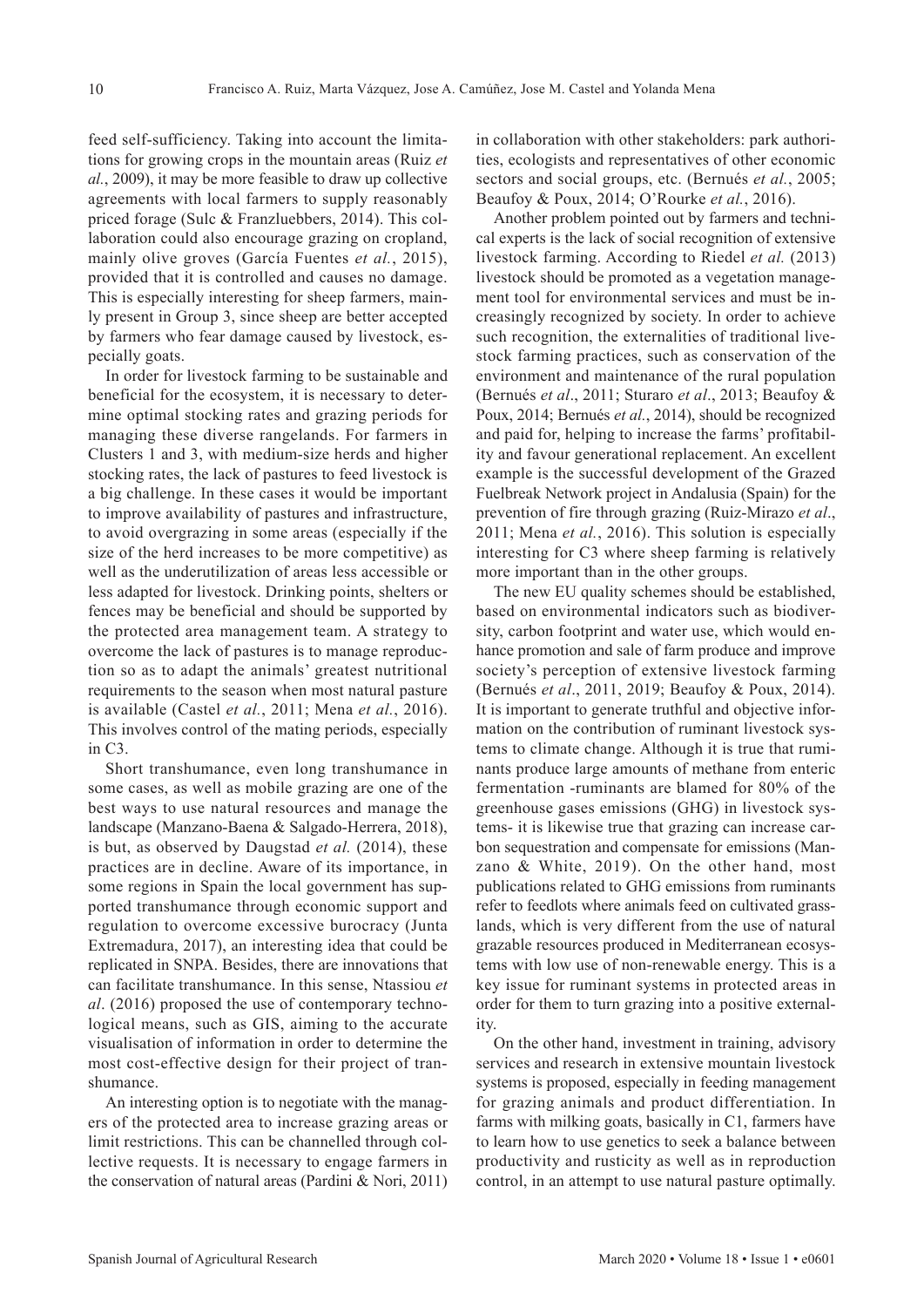Likewise, it is important to provide them with training and guidance in cheese processing and marketing through short channels. Products (cheese, milk and meat) can be marketed using official quality brands, such as organic production.

Cattle farmers are important in all groups but more in C2. They should increase the use of the *Pajuna* autochthonous breed, best adapted to the area and with increasing market demand. In order to close the production cycle, it is necessary to guide farmers in calf fattening in the field, either on the farm with sufficient grazing resources or through livestock associations to fatten calves on rented pastures.

Finally, sheep are present in all clusters but with relatively more importance in C3. The reproduction system should move away from continuous mating and reproduction should be managed in order to increase lamb production in seasons when they are paid a better price and to take advantage of lower feed costs when spring or early summer pastures are used.

In all cases, in order to obtain higher prices, direct sales to local restaurants may be an option, as well as to ski resorts or big cities nearby, for which specific strategic marketing advice is needed.

In closing, livestock farming in the Natural Park of Sierra Nevada is still extensive in terms of reproduction management, pasture-fed livestock and local transhumance to summer mountain pastures. However, differences between farms are observed, mainly in predominance of species and production purpose, the importance of transhumance, stocking rates and farmers' age. Extensive livestock farming is an opportunity to collaborate with the conservation and promotion of protected areas but it is in danger of extinction. The main problems faced by the farms are related to livestock feeding management and marketing of farm products. To overcome this situation, measures need to be taken to improve feed self-sufficiency thus reducing production costs; to increase income through social recognition of extensive livestock farming; product differentiation and short marketing channels. This could be strengthened through involvement in associations, training and specialized advisory services. In order to overcome the difficulties mentioned and guarantee the success of the measures proposed, commitment is required from livestock farmers and technical experts, SNPA managers, the public administration, consumers and the general public.

### **Acknowledgements**

The authors thank the farmers who took part in the study for their cooperation and the Natural and National Park of Sierra Nevada and its staff for collaborating in the preparation of the work.

## **References**

- Alderighi M, Bianchi C, Lorenzini E, 2016. The impact of local food specialities on the decision to (re)visit a tourist destination: Market-expanding or business-stealing? Tourism Manage 57: 323-333. [https://doi.org/10.1016/j.tour](https://doi.org/10.1016/j.tourman.2016.06.016)[man.2016.06.016](https://doi.org/10.1016/j.tourman.2016.06.016)
- Arsenos G, Gelasakis A, Pinopoulos S, Giannakou R, Amarantidis I, 2014. Description and typology of dairy goat farms in Greece. Proc 4th ISOFAR Sci Conf 'Building Organic Bridges', Organic World Congress. pp: 571-574.
- Battaglini L, Bovolenta S, Gusmeroli F, Salvador S, Sturaro E, 2014. Environmental Sustainability of Alpine livestock farms. Ital J Anim Sci 13 (2): 431-443. [https://doi.](https://doi.org/10.4081/ijas.2014.3155) [org/10.4081/ijas.2014.3155](https://doi.org/10.4081/ijas.2014.3155)
- Beaufoy G, Marsden K, 2011. CAP reform 2013 last chance to stop the decline of Europe's high nature value farming? [http://d2ouvy59p0dg6k.cloudfront.net/downloads/cap\\_re](http://d2ouvy59p0dg6k.cloudfront.net/downloads/cap_reform_2013.pdf)[form\\_2013.pdf](http://d2ouvy59p0dg6k.cloudfront.net/downloads/cap_reform_2013.pdf) [May 14, 2019].
- Beaufoy G, Poux X, 2014. Supporting HNV extensive livestock systems in Mountain and Mediterranean areas. The need for an adapted European Policy. Opt Méditerr A 109: 19-30.
- Bernués A, Riedel JL, Asensio MA, Blanco M, Sanz A, Revilla R, Casasús I, 2005. An integrated approach to studying the role of grazing livestock systems in the conservation of rangelands in a protected natural park (Sierra de Guara, Spain). Livest Prod Sci 96: 75-85. [https://doi.](https://doi.org/10.1016/j.livprodsci.2005.05.023) [org/10.1016/j.livprodsci.2005.05.023](https://doi.org/10.1016/j.livprodsci.2005.05.023)
- Bernués A, Ruiz R, Olaizola A, Villalba D, Casasús I, 2011. Sustainability of pasture-based livestock farming systems in the European Mediterranean context: Synergies and trade-off. Livest Sci 139: 44-57. [https://doi.org/10.1016/j.](https://doi.org/10.1016/j.livsci.2011.03.018) [livsci.2011.03.018](https://doi.org/10.1016/j.livsci.2011.03.018)
- Bernués A, Rodríguez-Ortega T, Ripoll-Bosch R, Alfnes F. 2014. Socio-cultural and economic valuation of ecosystem services provided by mediterranean mountain agroecosystems. PLoS ONE 9 (7): e102479. [https://doi.](https://doi.org/10.1371/journal.pone.0102479) [org/10.1371/journal.pone.0102479](https://doi.org/10.1371/journal.pone.0102479)
- Bernués A, Alfnes F, Clemetsen M, Eik LO, Faccioni G, Ramanzine M, Ripoll-Bosch R, Rodríguez-Ortega T, Sturaro E, 2019. Exploring social preferences for ecosystem services of multifunctional agriculture across policy scenarios. Ecosyst Serv 39: 1-9. [https://doi.org/10.1016/j.](https://doi.org/10.1016/j.ecoser.2019.101002) [ecoser.2019.101002](https://doi.org/10.1016/j.ecoser.2019.101002)
- Blanco-Fontao B, Quevedo M, Obeso JR, 2011. Abandonment of traditional uses in mountain areas: typological thinking versus hard data in the Cantabrian Mountains (NW Spain). Biodivers Conserv 20 (5): 1133-1140. [https://](https://doi.org/10.1007/s10531-011-0016-1) [doi.org/10.1007/s10531-011-0016-1](https://doi.org/10.1007/s10531-011-0016-1)
- Castel JM, Ruiz FA, Mena Y, Sánchez-Rodríguez M, 2010. Present situation and perspective of goat production systems in Spain. Small Rumin Res 89 (2-3): 207-210. <https://doi.org/10.1016/j.smallrumres.2009.12.045>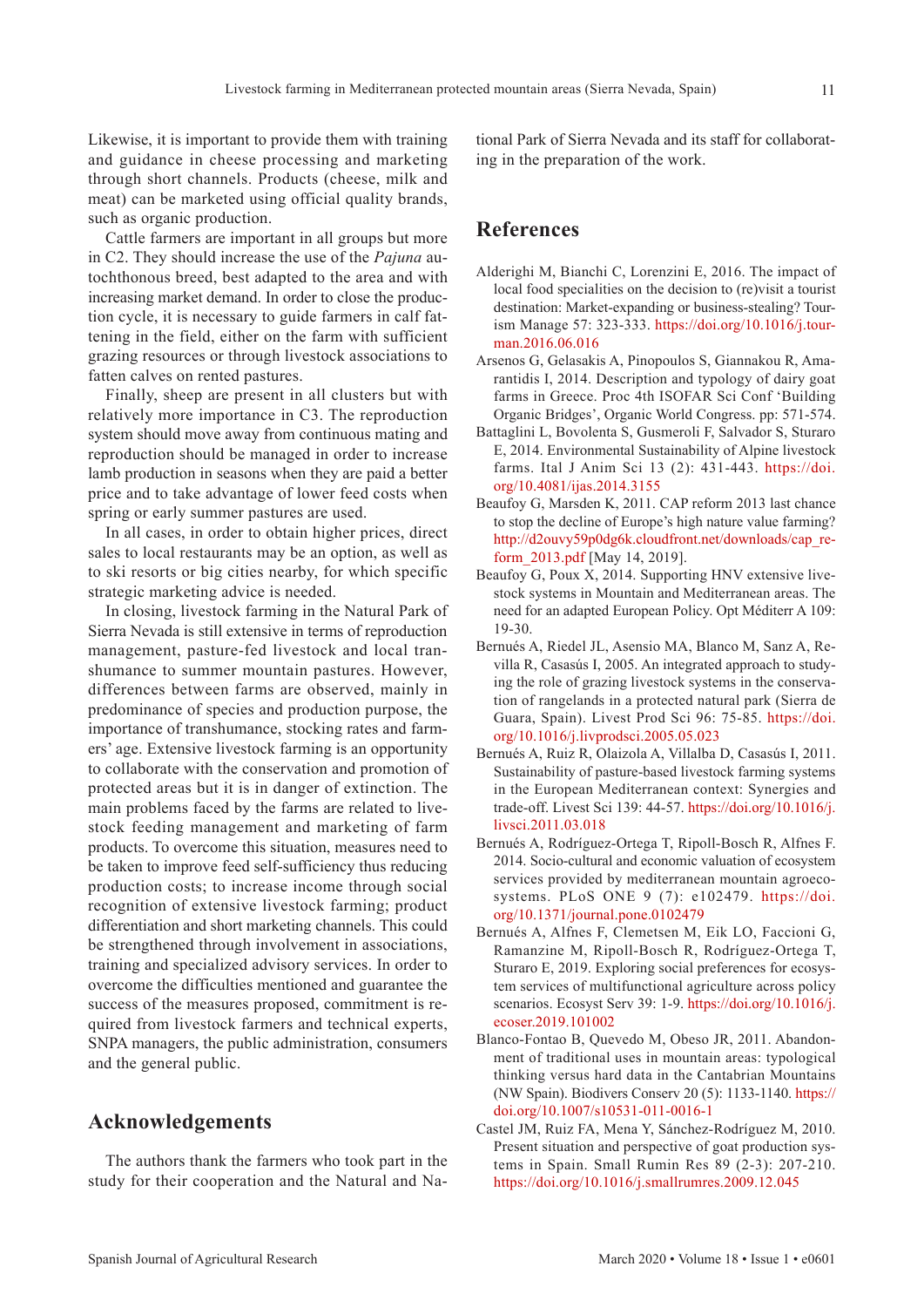- Castel JM, Mena Y, Ruiz FA, Camúñez-Ruiz J, Sánchez-Rodríguez M, 2011. Changes occurring in dairy goat production systems in less favoured areas of Spain. Small Rumin Res 93: 83-92. [https://doi.org/10.1016/j.smallr](https://doi.org/10.1016/j.smallrumres.2011.01.002)[umres.2011.01.002](https://doi.org/10.1016/j.smallrumres.2011.01.002)
- CAPMA, 2012. Sistema de identificación y gestión ganadera (SIGGAN). Consejería de Agricultura, Pesca y Medio Ambiente. [http://www.juntadeandalucia.es/organismos/](http://www.juntadeandalucia.es/organismos/agriculturapescaydesarrollorural.html) [agriculturapescaydesarrollorural.html](http://www.juntadeandalucia.es/organismos/agriculturapescaydesarrollorural.html) [June 20, 2012].
- Cocca G, Sturaro E, Gallo L, Ramanzin M, 2012. Is the abandonment of traditional livestock farming systems the main driver of mountain landscape change in Alpine areas? Land Use Policy 29: 878-886. [https://doi.](https://doi.org/10.1016/j.landusepol.2012.01.005) [org/10.1016/j.landusepol.2012.01.005](https://doi.org/10.1016/j.landusepol.2012.01.005)
- Cornale P, Renna M, Lussiana C, Bigi D, Chessa C, Mimosi A, 2014. The grey goat of Lanzo Valleys (Fiurinà): Breed characteristics, genetic diversity, and quantitativequalitative milk traits. Small Rumin Res 116: 1-13. [https://](https://doi.org/10.1016/j.smallrumres.2013.10.006) [doi.org/10.1016/j.smallrumres.2013.10.006](https://doi.org/10.1016/j.smallrumres.2013.10.006)
- Crescimanno M, Galati A, Bal T, 2014. The role of the economic crisis on the competitiveness of the agri-food sector in the main Mediterranean countries. Agr Econ- Czech 60 (2): 49-64. <https://doi.org/10.17221/59/2013-AGRICECON>
- Daugstad K, Fernández Mier M, Peña-Chocarro L, 2014. Landscapes of transhumance in Norway and Spain: Farmers' practices, perceptions, and value orientations. Norsk Geogr. Tidsskr 68 (4): 248-258. [https://doi.org/10.1080/](https://doi.org/10.1080/00291951.2014.927395) [00291951.2014.927395](https://doi.org/10.1080/00291951.2014.927395)
- Escribano AJ, Gaspar P, Mesías FJ, Escribano M, 2016. The role of the level of intensification, productive orientation and self-reliance in extensive beef cattle farms. Livest Sci 193: 8-19. <https://doi.org/10.1016/j.livsci.2016.09.006>
- FACE Net-work, 2017. European guide for good hygiene practices in the production of artisanal cheese and dairy products (GGHP). Farmhouse and Artisan Cheese & Dairy Producers European Network. [https://www.face-network.](https://www.face-network.eu/) [eu/](https://www.face-network.eu/) [April 21, 2019].
- Galanopoulos K, Abas Z, Laga V, Hatziminaoglou I, Boyazoglu J, 2011. The technical efficiency of transhumance sheep and goat farms and the effect of EU subsidies: Do small farms benefit more than large farms? Small Rumin Res 100: 1-7.<https://doi.org/10.1016/j.smallrumres.2011.05.008>
- García-Martínez A, Olaizola A, Bernués A, 2009. Trajectories of evolution and drivers of change in European mountain cattle farming systems. Animal 3: 152-165. [https://doi.](https://doi.org/10.1017/S1751731108003297) [org/10.1017/S1751731108003297](https://doi.org/10.1017/S1751731108003297)
- García Fuentes A, Torres Cordero JA, Siles Colmenero G, Ruiz Valenzuela L, 2015. Use of livestock to control herbaceous cover in the organic olive grove. Pastos 45 (2): 33-46.
- Gardner SM, Waterhouse T, Critchley NR, 2009. Moorland management with livestock: the effect of policy change on upland grazing, vegetation and farm economics. In: Drivers of environmental change in uplands; Bonn A et al. (Eds.). Routledge, pp: 186-208.
- Gaspar P, Escribano M, Mesías MJ, Rodriguez de Ledesma A, Pulido F, 2008. Sheep farms in the Spanish rangelands (dehesas): Typologies according to livestock management and economic indicators. Small Rumin Res 74 (1-3): 52- 63. <https://doi.org/10.1016/j.smallrumres.2007.03.013>
- Gaspar P, Escribano AJ, Mesías FJ, Escribano M, Pulido AF, 2011. Goat systems of Villuercas-Ibores area in SW Spain: problems and perspective of traditional farming systems. Small Rumin Res 97: 1-11. [https://doi.org/10.1016/j.](https://doi.org/10.1016/j.smallrumres.2011.03.001) [smallrumres.2011.03.001](https://doi.org/10.1016/j.smallrumres.2011.03.001)
- Góngora R, Milán MJ, López-i-Gelats, F, 2019 Pathways of incorporation of young farmers into livestock farming. Land Use Policy 85: 183-194. [https://doi.org/10.1016/j.](https://doi.org/10.1016/j.landusepol.2019.03.052) [landusepol.2019.03.052](https://doi.org/10.1016/j.landusepol.2019.03.052)
- González-Rebollar JL, Ruiz-Mirazo J, 2013. El papel del ganado doméstico en la naturalización del monte mediterráneo. Pastos 43 (1): 7-12.
- Guinamard C, 2015. Caprins fromagers spécialisés avec pâturage et en circuits courts. Ed Réséaux de l'élevage. pp: 2.
- Hair JF, Anderson RE, Tathaam RL, Black WC, 1998. Multivariate data analysis, 5th Ed., Prentice Hall Int, 799 pp.
- Hoffmann I, 2011. Livestock biodiversity and sustainability. Livest Sci 139: 69-79. [https://doi.org/10.1016/j.livs](https://doi.org/10.1016/j.livsci.2011.03.016)[ci.2011.03.016](https://doi.org/10.1016/j.livsci.2011.03.016)
- Horcada-Ibáñez A, Polvillo-Polo O, Lafuente-García A, González-Redondo P, Molina-Alcalá A, Luque-Moya A, 2016. Beef quality of native Pajuna breed calves in two production systems. Agrociencia-Mexico 50: 167-182.
- Idele, 2018. Caprins. Productions caprines lait et viande. [http://idele.fr/filieres/publication/idelesolr/recommends/](http://idele.fr/filieres/publication/idelesolr/recommends/chiffres-cles-caprins-2018.html) [chiffres-cles-caprins-2018.html](http://idele.fr/filieres/publication/idelesolr/recommends/chiffres-cles-caprins-2018.html) [January 21, 2019].
- Jones N, Duarte F, Rodrigo I, van Doorn A, De Graaff J, 2016. The role of EU agri-environmental measures preserving extensive grazing in two less-favoured areas in Portugal. Land Use Policy 54: 177-187. [https://doi.](https://doi.org/10.1016/j.landusepol.2016.01.014) [org/10.1016/j.landusepol.2016.01.014](https://doi.org/10.1016/j.landusepol.2016.01.014)
- Junta de Extremadura, 2017. Orden de 29 de marzo de 2017 por la que se establece la convocatoria de ayudas para la realización de la trashumancia a pie, para el año 2017. Diario Oficial de Extremadura (Spain) 1: 10042-10058, [http://doe.gobex.es/pdfs/doe/2017/670o/17050075.pdf.](http://doe.gobex.es/pdfs/doe/2017/670o/17050075.pdf)
- Kottek M, Grieser J, Beck C, Rudolf B, Rubel F, 2006. World map of the Köppen-Geiger climate classification updated. Meteorol Z 15 (3): 259-263. [https://doi.org/10.1127/0941-](https://doi.org/10.1127/0941-2948/2006/0130) [2948/2006/0130](https://doi.org/10.1127/0941-2948/2006/0130)
- Lesschen JP, Verburg PH, Staal SJ, 2005. Statistical methods for analyzing the spatial dimension of changes in land use and farming systems. LUCC Report Series No 7, Wageningen Univ, the Netherlands.
- López-i-Gelats F, Rivera-Ferre MG, Madruga-Andreu C, Bartolomé-Filella J, 2015. Is multifunctionality the future of mountain pastoralism? Lessons from the management of semi-natural grasslands in the Pyrenees. Span J Agric Res 13 (4): 1-14. <https://doi.org/10.5424/sjar/2015134-6960>
- Madry W, Mena Y, Roszkowska-Madra B, Gozdowski D, Hryniewski R, Castel JM, 2013. An overview of farming system typology methodologies and its use in the study of pasture-based farming system: a review. Span J Agric Res 11 (2): 316-326. [https://doi.org/10.5424/sjar/2013112-](https://doi.org/10.5424/sjar/2013112-3295) [3295](https://doi.org/10.5424/sjar/2013112-3295)
- Manzano-Baena P, Salgado-Herrera C, 2018. Pastoreo móvil en el Mediterráneo: Argumentos y evidencias para una reforma política y para combatir el cambio climático. Ed. Mediterranean Consortium for Nature and Culture. 56 pp.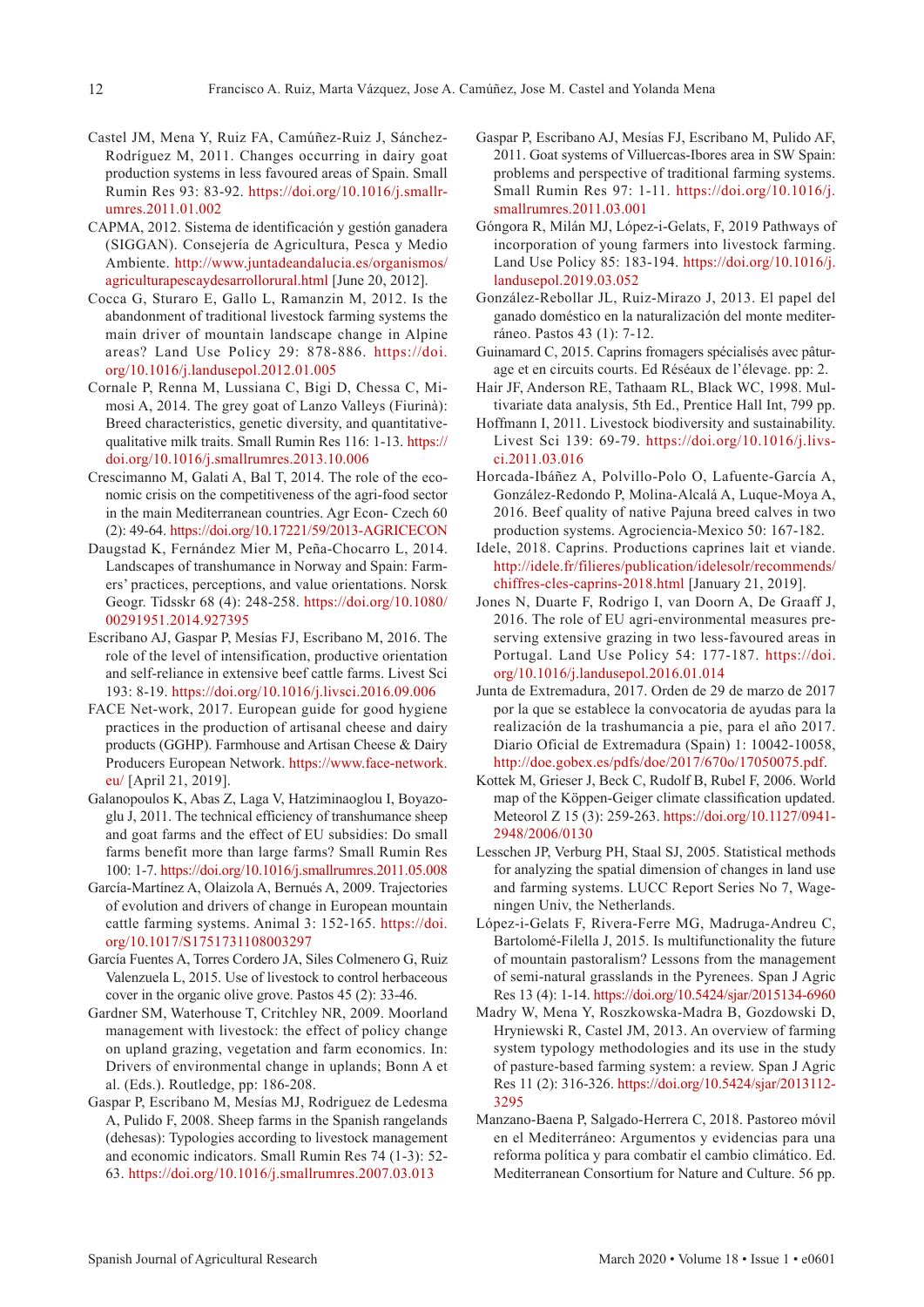- Manzano P, White SR, 2019. Intensifying pastoralism may not reduce greenhouse gas emissions: wildlife-dominated landscape scenarios as a baseline in life-cycle analysis. Clim Res 77: 91-97. <https://doi.org/10.3354/cr01555>
- MAPAMA, 2018. Logotipo "raza autóctona". Ministerio de Agricultura, Pesca y Alimentación (Gobierno de España), [http://www.mapama.gob.es/es/ganaderia/temas/zootecnia/](http://www.mapama.gob.es/es/ganaderia/temas/zootecnia/razas-ganaderas/arca/raza-autoctona.aspx) [razas-ganaderas/arca/raza-autoctona.aspx](http://www.mapama.gob.es/es/ganaderia/temas/zootecnia/razas-ganaderas/arca/raza-autoctona.aspx) [June 21, 2019].
- Martin N, Ferreira ICFR, 2017. Mountain food products: A broad spectrum of market potential to be exploited. Trends Food Sci Technol 67: 12-18 [https://doi.org/10.1016/j.](https://doi.org/10.1016/j.tifs.2017.06.013) [tifs.2017.06.013](https://doi.org/10.1016/j.tifs.2017.06.013)
- Martin-Collado D, Soini K, Mäki-Tanila A, Toro MA, Díaz C, 2014. Defining farmer typology to analyse the current state and development prospects of livestock breeds: The Avileña-Negra Ibérica beef cattle breed as a case study. Livest Sci 169: 137-145. <https://doi.org/10.1016/j.livsci.2014.09.003>
- Martini, B, Lhermi, M.; Béranger, C. 2014. Evolutions et perspectives de l'élevage des ruminants dans les montagnes françaises. INRA Prod Anim 27 (1): 5-16.
- Mena Y, Ruiz-Mirazo J, Ruiz FA, Castel JM, 2016. Characterization and typification of small ruminant farms providing fuelbreak grazing services for wildfire prevention in Andalusia (Spain). Sci Total Environ 544: 211-219. <https://doi.org/10.1016/j.scitotenv.2015.11.088>
- Mena Y, Gutierrez-Peña R, Ruiz FA, Delgado-Pertíñez M, 2017. Can dairy goat farms in mountain areas reach a satisfactory level of profitability without intensification? A case study in Andalusia (Spain). Agroecol Sust Food 41: 614-634.<https://doi.org/10.1080/21683565.2017.1320620>
- Milán MJ, Bartolomé J, Quintanilla R, García-Cachán MD, Espejo M, Herraíz PL, Sánchez-Recio JM, Piedrafita J, 2006. Structural characterisation and typology of beef cattle farms of Spanish wooded rangelands (dehesas). Livest Sci 99: 197- 209. <https://doi.org/10.1016/j.livprodsci.2005.06.012>
- MITECO, 2015. Parque Nacional de Sierra Nevada. Ministerio para la Transición Ecológica (Gobierno de España). [http://www.mapama.gob.es/es/red-parques-nacionales/](http://www.mapama.gob.es/es/red-parques-nacionales/nuestros-parques/sierra-nevada/) [nuestros-parques/sierra-nevada/](http://www.mapama.gob.es/es/red-parques-nacionales/nuestros-parques/sierra-nevada/) [June 21, 2019].
- MITECO, 2017. Carpeta informativa: Parque Nacional, Parque Natural y Reserva de la Biosfera de Sierra Nevada. Ministerio para la Transición Ecológica (Gobierno de España). [https://www.miteco.gob.es/fr/red-parques-nacio](https://www.miteco.gob.es/fr/red-parques-nacionales/nuestros-parques/sierra-nevada/cinformativa-sierra-nevada_tcm36-68979.pdf)[nales/nuestros-parques/sierra-nevada/cinformativa-sierra](https://www.miteco.gob.es/fr/red-parques-nacionales/nuestros-parques/sierra-nevada/cinformativa-sierra-nevada_tcm36-68979.pdf)[nevada\\_tcm36-68979.pdf](https://www.miteco.gob.es/fr/red-parques-nacionales/nuestros-parques/sierra-nevada/cinformativa-sierra-nevada_tcm36-68979.pdf) [May 10, 2019].
- MITECO, 2019. El Parque Nacional de Sierra Nevada promociona la carne de vaca pajuna. Ministerio para la Transición Ecológica (Gobierno de España). [https://www.](https://www.miteco.gob.es/es/red-parques-nacionales/boletin/pajuna.aspx) [miteco.gob.es/es/red-parques-nacionales/boletin/pajuna.](https://www.miteco.gob.es/es/red-parques-nacionales/boletin/pajuna.aspx) [aspx](https://www.miteco.gob.es/es/red-parques-nacionales/boletin/pajuna.aspx) [May 2, 2019].
- Morgan-Davies J, Morgan-Davies C, Pollock ML, Holland JP, Waterhouse A, 2014. Characterisation of extensive beef cattle systems: Disparities between opinions, practice and policy. Land Use Policy 38: 707-718. [https://doi.](https://doi.org/10.1016/j.landusepol.2014.01.016) [org/10.1016/j.landusepol.2014.01.016](https://doi.org/10.1016/j.landusepol.2014.01.016)
- Newman M, Mitchell FJG, Kelly DL, 2014. Exclusion of large herbivores: Long-term changes within the plant community. For Ecol Manage 321: 136-144. [https://doi.](https://doi.org/10.1016/j.foreco.2013.09.010) [org/10.1016/j.foreco.2013.09.010](https://doi.org/10.1016/j.foreco.2013.09.010)
- Ntassiou K, Doukas ID, Papadopoulus I, 2016. On the study, modernisation, support and promotion of transhumance, through a dedicated web-GIS. Int J Sust Agr Manage Informat 2/3/4 (2): 193-205. [https://doi.org/10.1504/](https://doi.org/10.1504/IJSAMI.2016.10002888) [IJSAMI.2016.10002888](https://doi.org/10.1504/IJSAMI.2016.10002888)
- Olea P, Mateo-Tomás P, 2009. The role of traditional farming practices in ecosystem conservation: The case of transhumance and vultures. Biol Conserv 142 (8): 1844-1853. <https://doi.org/10.1016/j.biocon.2009.03.024>
- O'Rourke E, Kramma N, Chisholmb N, 2012. The influence of farming styles on the management of the Iveragh uplands, southwest Ireland. Land Use Policy 29: 805- 816. <https://doi.org/10.1016/j.landusepol.2011.12.008>
- O'Rourke E, Marion C, Poinsont Y, 2016. High nature value mountain farming systems in Europe: Case studies from the Atlantic Pyrenees, France and the Kerry Uplands, Ireland. J Rural Stud 46: 47-59. [https://doi.org/10.1016/j.](https://doi.org/10.1016/j.jrurstud.2016.05.010) [jrurstud.2016.05.010](https://doi.org/10.1016/j.jrurstud.2016.05.010)
- Pardini A, Nori M, 2011. Agro-silvo-pastoral systems in Italy: integration and diversification. Pastoralism 1: 26. [https://](https://doi.org/10.1186/2041-7136-1-26) [doi.org/10.1186/2041-7136-1-26](https://doi.org/10.1186/2041-7136-1-26)
- Peglion M, Aubron C, Nozières MO, Lasseur J, 2016. Elevages et filières ovins préalpins en quête de viabilité. Opt Méditerr A 115: 145-150.
- Pulina G, Milán MJ, Lavín MP, Theodoridis A, Morin E, Capote J, Thomas DL, Francesconi AHD, Caja G, 2018. Current production trends, farm structures, and economics of the dairy sheep and goat sectors. J Dairy Sci 101: 1-15. <https://doi.org/10.3168/jds.2017-14015>
- Raynal-Ljutovac R, Le Pape M, Gaborit P, Barrucand P, 2011. French goat milk cheeses: An overview on their nutritional and sensorial characteristics and their impacts on consumers' acceptance. Small Rumin Res 101: 64-72 <https://doi.org/10.1016/j.smallrumres.2011.09.026>
- Riedel JL, Casasús I, Bernués A, 2007. Sheep farming intensification and utilization of natural resources in a Mediterranean pastoral agro-ecosystem. Liv Sci 111 (1-2): 153-163. <https://doi.org/10.1016/j.livsci.2006.12.013>
- Riedel JL, Bernués A, Cassasús I, 2013. Livestock grazing impacts on herbage and shrub dynamics in a Mediterranean Natural Park. Rangeland Ecol Manage 66: 224-233. <https://doi.org/10.2111/REM-D-11-00196.1>
- Robles AB, Ramos ME, Salazar C, González-Rebollar JL, 2016. Response of vegetation to exclusion and grazing in Mediterranean high-mountain wet pastures (Sierra Nevada, Granada, Spain). Opt Méditerr A 116: 241-245.
- Rosa García R, Celaya R, García U, Osoro K, 2012. Goat grazing, its interactions with other herbivores and biodiversity conservation issues. Small Rumin Res 107: 49-64. <https://doi.org/10.1016/j.smallrumres.2012.03.021>
- Ruiz FA, Castel JM, Mena Y, Camúñez-Ruiz J, González-Redondo P, 2008. Application of the technico-economic analysis for characterizing, making diagnoses and improving pastoral dairy goat systems in Andalusia (Spain). Small Rumin Res 77: 208-220. [https://doi.org/10.1016/j.](https://doi.org/10.1016/j.smallrumres.2008.03.007) [smallrumres.2008.03.007](https://doi.org/10.1016/j.smallrumres.2008.03.007)
- Ruiz FA, Mena Y, Castel JM, Guinamard C, Bossis N, Caramelle-Holtz E, Contu M, Sitzia M, Fois N, 2009. Dairy goat grazing systems in Mediterranean regions: a